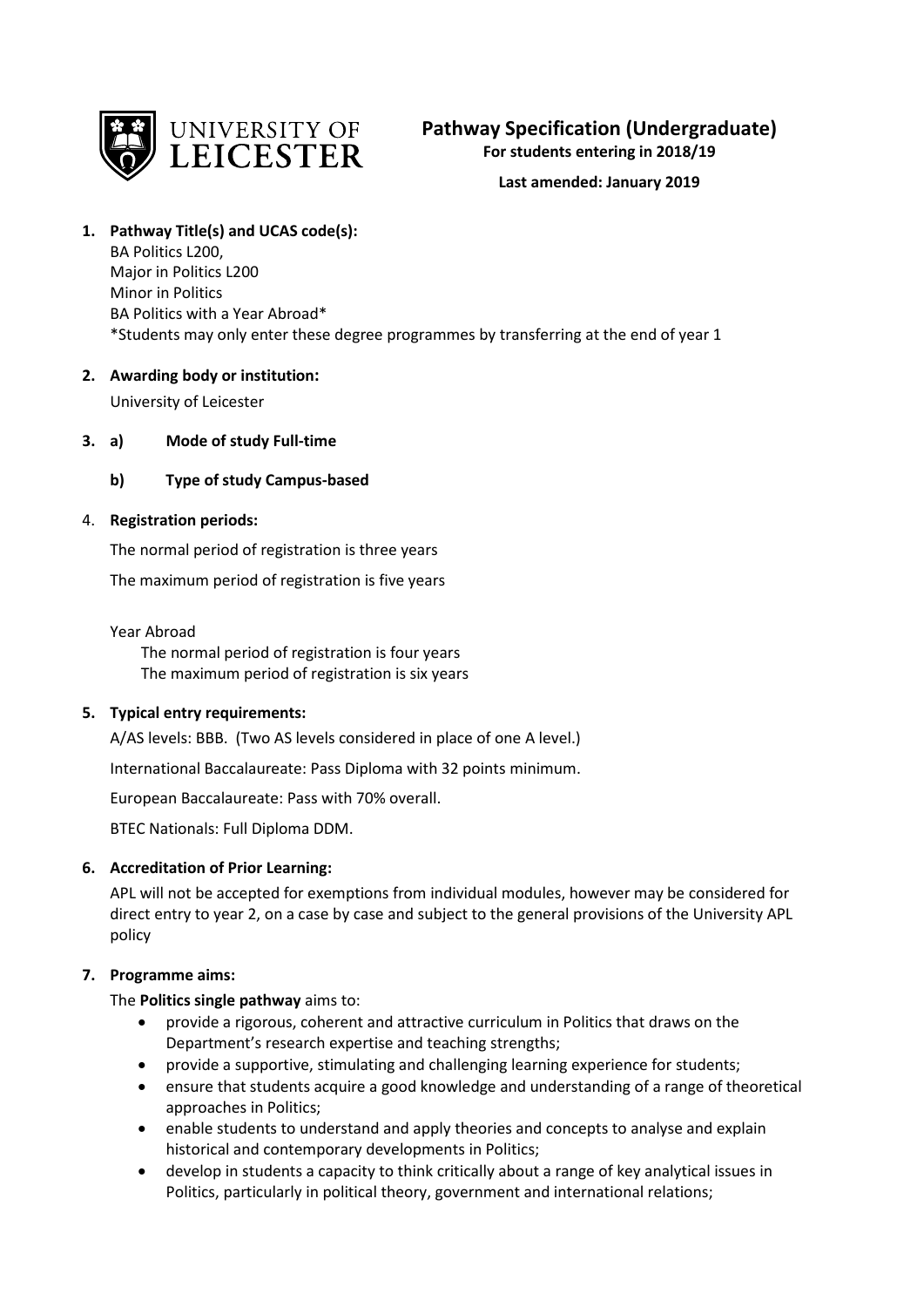- provide students with a solid knowledge of key areas in and understanding of the main developments in Politics since 1945 so that they are able to account for the historical origins of contemporary politics;
- provide students with the knowledge and skills to think critically about contemporary developments in politics;
- assist students to develop a range of cognitive and social skills relevant to their intellectual, vocational and personal development;
- equip graduates with skills of research and analysis as a foundation for further study at postgraduate level in Politics, International Relations and cognate disciplines.

# The **Politics major pathway** aims to:

- provide a rigorous, coherent and attractive curriculum in Politics that draws on the Department's research expertise and teaching strengths;
- provide a supportive, stimulating and challenging learning experience for students;
- ensure that students acquire a good knowledge and understanding of a range of theoretical approaches in Politics;
- enable students to understand and apply theories and concepts to analyse and explain historical and contemporary developments in Politics;
- develop in students a capacity to think critically about a range of key analytical issues in Politics, particularly in political theory, government and international relations;
- provide students with a solid knowledge of key areas in and understanding of the main developments in Politics since 1945 so that they are able to account for the historical origins of contemporary politics;
- provide students with the knowledge and skills to think critically about contemporary developments in politics;
- assist students to develop a range of cognitive and social skills relevant to their intellectual, vocational and personal development;
- equip graduates with skills of research and analysis as a foundation for further study at postgraduate level in Politics, International Relations and cognate disciplines.

### The **Politics minor pathway** aims to:

- provide a coherent and attractive curriculum that provides an introduction to key aspects of Politics by drawing on the Department's research expertise and teaching strengths;
- provide students with a solid knowledge of key areas in and understanding of the main developments in Politics since 1945 so that they are able to account for the historical origins of contemporary politics;
- provide a supportive, stimulating and challenging learning experience for students;
- enable students to understand key theories and concepts to analyse and explain historical and contemporary developments in Politics;
- provide students with the knowledge and skills to think critically about contemporary developments in politics;
- assist students to develop a range of cognitive and social skills relevant to their intellectual, vocational and personal development.

### **For those on the Year Abroad**:

- provide an opportunity for Leicester students to spend their third year abroad, studying at a partner institution in Europe as part of the European Erasmus framework exchange program or a partner institution on another continent as part of the Study Abroad exchange programme;
- develop study skills in another university following a guided programme of learning for the period spent abroad;
- provide an opportunity for exchange students from partner institutions in another country to study in the United Kingdom;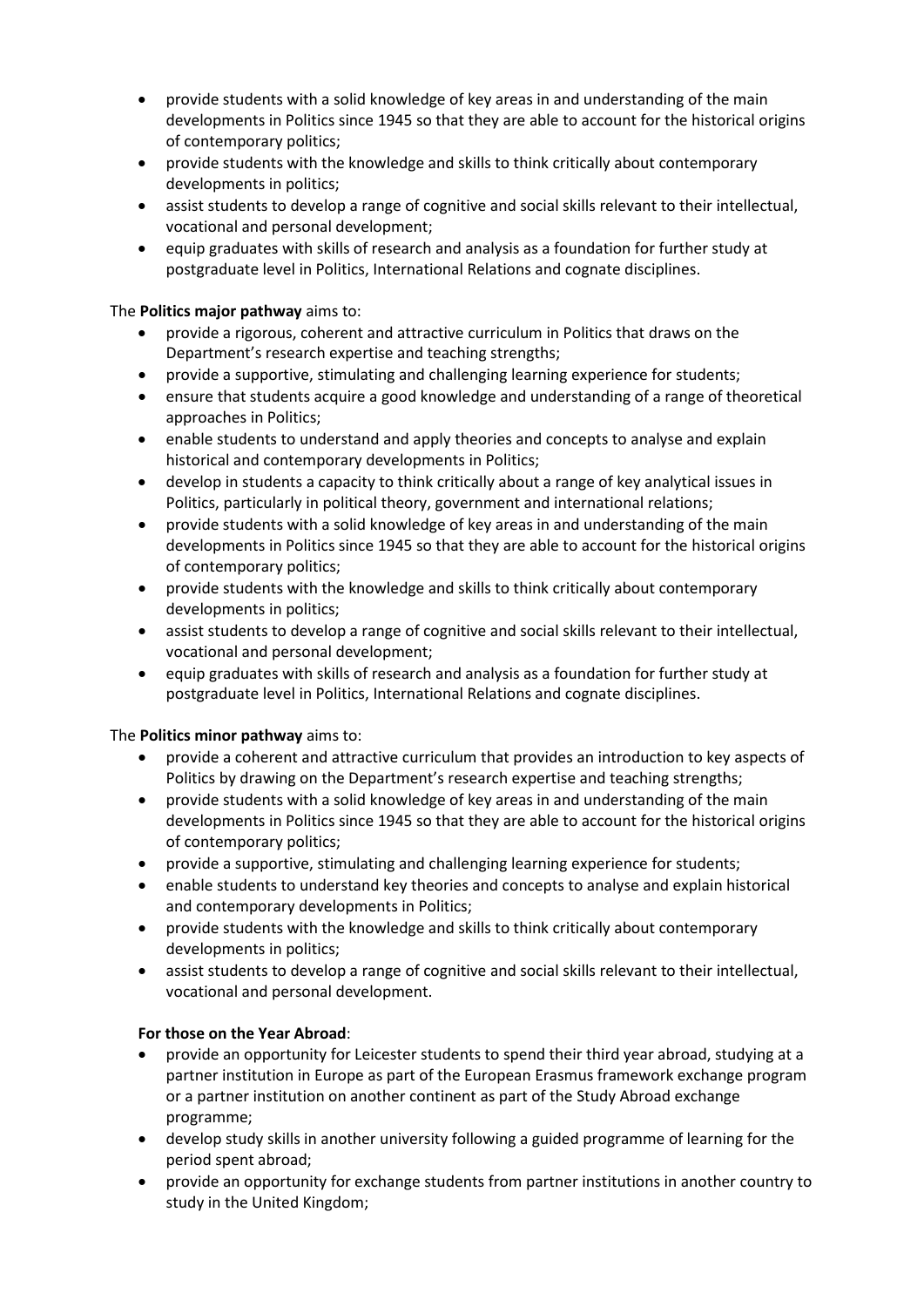- provide and build on links between the University of Leicester and its partner institutions
- develop an awareness of politics education in another country;
- develop a critical understanding of the national, international and European politics;
- develop an appreciation of the different approaches to the study of politics adopted by different types of scholars both in the United Kingdom and abroad;
- develop linguistic skills in a European language if the student goes to a partner university where the teaching language is not English.

### **8. Reference points used to inform the programme specification:**

- QAA Framework for Higher Education Qualifications
- QAA Benchmarking statement for Politics and International Relations
- <http://www.qaa.ac.uk/en/Publications/Documents/SBS-politics-15.pdf>
- University of Leicester Learning Strategy <https://www2.le.ac.uk/offices/sas2/quality/learnteach>
- University Employability Strategy
- University of Leicester Periodic Development Review Report (February 2014)
- External Examiners' Reports
- First Destination Survey
- Student feedback (NSS)
- Annual Development Review

# **9. Programme Outcomes:**

#### **BA Politics**

| <b>Intended Learning</b>                                                                                                                                               | <b>Teaching and Learning</b>                                                                                                            | <b>How Demonstrated?</b>                                                                                                                                                                                                                    |
|------------------------------------------------------------------------------------------------------------------------------------------------------------------------|-----------------------------------------------------------------------------------------------------------------------------------------|---------------------------------------------------------------------------------------------------------------------------------------------------------------------------------------------------------------------------------------------|
| <b>Outcomes</b>                                                                                                                                                        | <b>Methods</b>                                                                                                                          |                                                                                                                                                                                                                                             |
|                                                                                                                                                                        | (a) Discipline specific knowledge and competencies                                                                                      |                                                                                                                                                                                                                                             |
|                                                                                                                                                                        | (i) Mastery of an appropriate body of knowledge                                                                                         |                                                                                                                                                                                                                                             |
| Demonstrate mastery of an<br>appropriate body of<br>knowledge in Politics<br>(political theory,<br>government, International<br>Relations).                            | Lectures, seminars, tutorials,<br>directed reading, individual<br>consultations with staff and<br>independent research.                 | Essays, essay-based<br>examinations, short answer<br>exams, reviews, written reports,<br>independent research projects,<br>dissertations,<br>seminar presentations,<br>contributions to class<br>discussions, problem-solving<br>exercises. |
| [Year Abroad]<br>Acquire knowledge of<br>another European language<br>if the student goes to a<br>partner university where the<br>teaching language is not<br>English. | Language classes provided during<br>2 <sup>nd</sup> year; 3 <sup>rd</sup> year abroad taught<br>in some cases in a foreign<br>language. | Essays, examinations, seminar<br>presentations and contributions<br>to tutorial.                                                                                                                                                            |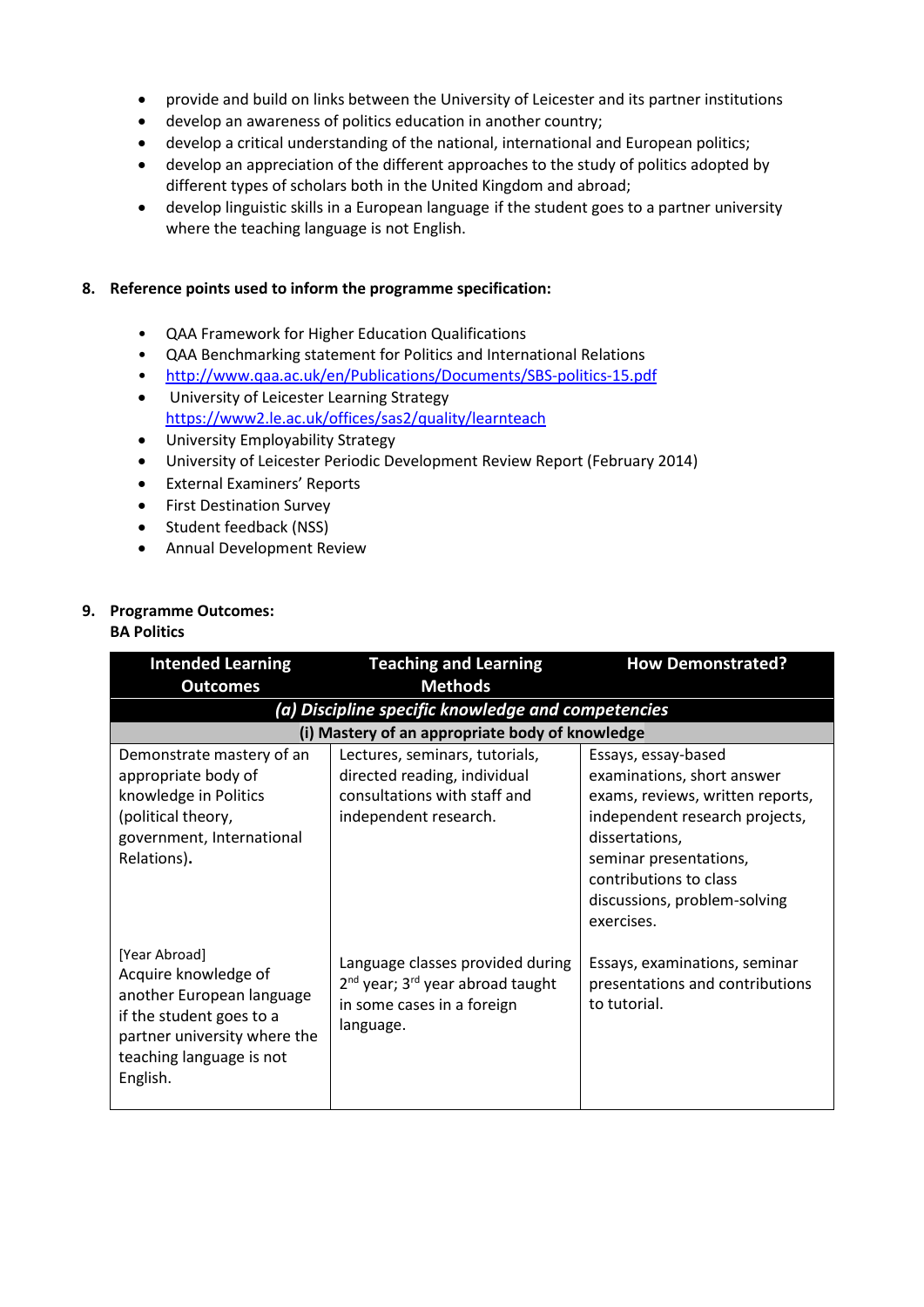| <b>Intended Learning</b>                                                                                                                                                                                                                                | <b>Teaching and Learning</b>                                                                                                            | <b>How Demonstrated?</b>                                                                                                                                                                                                   |
|---------------------------------------------------------------------------------------------------------------------------------------------------------------------------------------------------------------------------------------------------------|-----------------------------------------------------------------------------------------------------------------------------------------|----------------------------------------------------------------------------------------------------------------------------------------------------------------------------------------------------------------------------|
| <b>Outcomes</b>                                                                                                                                                                                                                                         | <b>Methods</b>                                                                                                                          |                                                                                                                                                                                                                            |
|                                                                                                                                                                                                                                                         | (ii) Understanding and application of key concepts and techniques                                                                       |                                                                                                                                                                                                                            |
| Demonstrate a familiarity<br>and engage critically with<br>the major theoretical and<br>analytical issues in the<br>discipline of Politics.                                                                                                             | Lectures, seminars, tutorials,<br>directed reading, individual<br>consultations with staff and<br>independent research.                 | Essays, essay-based<br>examinations, short answer<br>exams, reviews, independent<br>research projects, dissertations,<br>seminar presentations,<br>contributions to class<br>discussions, problem-solving<br>exercises.    |
| [Year Abroad]<br>Acquire knowledge of<br>another European language<br>if the student goes to a<br>partner university where the<br>teaching language is not<br>English.                                                                                  | Language classes provided during<br>2 <sup>nd</sup> year; 3 <sup>rd</sup> year abroad taught<br>in some cases in a foreign<br>language. | Essays, examinations, seminar<br>presentations and contributions<br>to tutorial.                                                                                                                                           |
|                                                                                                                                                                                                                                                         | (iii) Critical analysis of key issues                                                                                                   |                                                                                                                                                                                                                            |
| Develop and sustain<br>arguments addressing<br>questions and issues in<br>Politics, formulating<br>appropriate questions and<br>drawing on evidence.<br>Reflect critically on a range<br>of historical and<br>contemporary<br>developments in Politics. | Lectures, seminars, tutorials,<br>directed reading, group work,<br>individual consultations with<br>staff and independent research.     | Essays, essay-based<br>examinations, written reports,<br>independent research projects,<br>dissertations, seminar<br>presentations, contributions to<br>class discussions, problem-solving<br>exercises.                   |
| [Year Abroad]<br>Demonstrate the ability to<br>analyse through appropriate<br>methodologies aspects of<br>European political and social<br>structures.                                                                                                  | Language classes provided during<br>2 <sup>nd</sup> year; 3 <sup>rd</sup> year abroad taught<br>in some cases in a foreign<br>language. | Essays, examinations, seminar<br>presentations and contributions<br>to tutorial.                                                                                                                                           |
|                                                                                                                                                                                                                                                         | (iv) Clear and concise presentation of material                                                                                         |                                                                                                                                                                                                                            |
| Present issues and problems<br>in Politics in a variety of<br>written and oral forms.                                                                                                                                                                   | Lectures, seminars, tutorials,<br>directed reading, group work,<br>individual consultations with<br>staff and independent research.     | Writing tasks, seminar<br>presentations and<br>contributions to class<br>discussions.                                                                                                                                      |
|                                                                                                                                                                                                                                                         | (v) Critical appraisal of evidence with appropriate insight                                                                             |                                                                                                                                                                                                                            |
| Develop and sustain<br>arguments, formulating<br>appropriate questions and<br>utilizing evidence.<br>Read, analyse and reflect<br>critically and contextually                                                                                           | Lectures, seminars, tutorials,<br>group work, individual<br>consultations with staff and<br>independent research.                       | Essays, essay-based<br>examinations, short answer<br>exams, reviews, written reports,<br>independent research projects,<br>dissertations, seminar<br>presentations, contributions to<br>class discussions, problem-solving |
| upon major texts and other<br>source materials in Politics.                                                                                                                                                                                             |                                                                                                                                         | exercises.                                                                                                                                                                                                                 |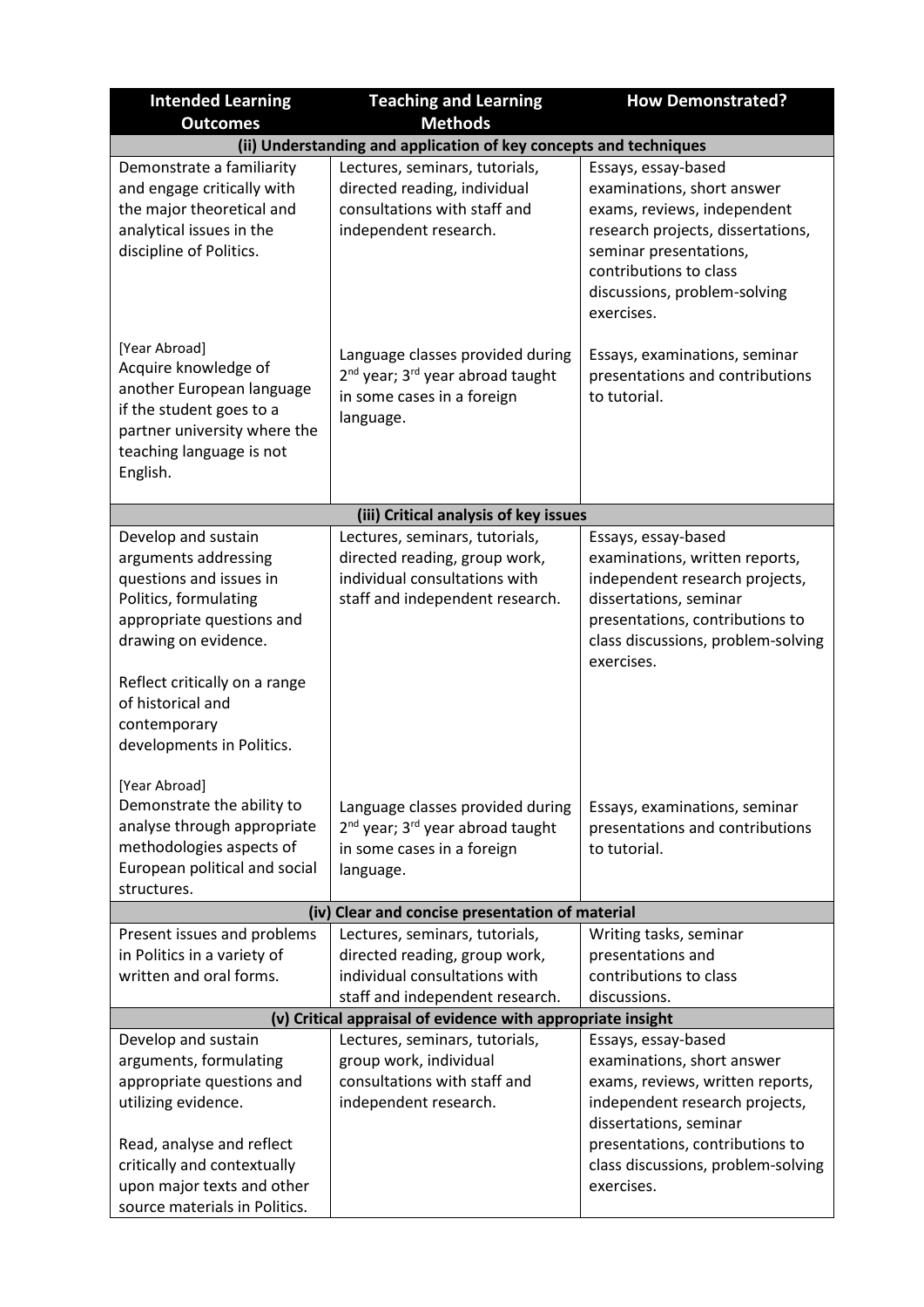| <b>Intended Learning</b>                                                                                                                                                                                                                            | <b>Teaching and Learning</b>                                                                                                                                         | <b>How Demonstrated?</b>                                                                                                                                                                          |
|-----------------------------------------------------------------------------------------------------------------------------------------------------------------------------------------------------------------------------------------------------|----------------------------------------------------------------------------------------------------------------------------------------------------------------------|---------------------------------------------------------------------------------------------------------------------------------------------------------------------------------------------------|
| <b>Outcomes</b>                                                                                                                                                                                                                                     | <b>Methods</b>                                                                                                                                                       |                                                                                                                                                                                                   |
|                                                                                                                                                                                                                                                     | (vi) Other discipline specific competencies                                                                                                                          |                                                                                                                                                                                                   |
| Plan, design, research and<br>present a sustained and<br>independently conceived<br>piece of writing in Politics.                                                                                                                                   | Dissertation supervisions,<br>research methods classes and<br>independent research.                                                                                  | Dissertation, independent<br>research projects, research<br>proposal and poster<br>presentation.                                                                                                  |
| [Year Abroad]<br>Demonstrate inter-cultural<br>awareness and<br>understanding.                                                                                                                                                                      | Language classes provided during<br>2 <sup>nd</sup> year; 3 <sup>rd</sup> year abroad taught<br>in some cases in a foreign<br>language.                              | Essays, examinations, seminar<br>presentations and contributions<br>to tutorial.                                                                                                                  |
|                                                                                                                                                                                                                                                     | (b) Transferable skills                                                                                                                                              |                                                                                                                                                                                                   |
|                                                                                                                                                                                                                                                     | (i) Oral communication                                                                                                                                               |                                                                                                                                                                                                   |
| Develop clarity, fluency and<br>coherence in oral<br>expression of issues in<br>Politics.                                                                                                                                                           | Seminars, tutorials, group work,<br>individual consultations with<br>staff and feedback on<br>presentations.                                                         | Seminar presentations,<br>contributions to class discussions,<br>individual dissertation<br>presentation (podcast).                                                                               |
| Participate effectively as a<br>student in group<br>discussions of Politics.                                                                                                                                                                        |                                                                                                                                                                      |                                                                                                                                                                                                   |
| [Year Abroad]<br>To display the ability to<br>communicate in a European<br>language in a fluent,<br>accurate and appropriate<br>manner if the student goes<br>to a partner university where<br>the teaching language is not<br>English.             | Language classes provided during<br>2 <sup>nd</sup> year; 3 <sup>rd</sup> year abroad taught<br>in some cases in a foreign<br>language.                              | Exercise, oral presentations.                                                                                                                                                                     |
|                                                                                                                                                                                                                                                     | (ii) Written communication                                                                                                                                           |                                                                                                                                                                                                   |
| Develop and sustain<br>arguments in Politics in a<br>variety of written forms.<br>Demonstrate clarity, fluency<br>and coherence in written<br>expression of issues in<br>Politics.                                                                  | Seminars, tutorials, problem-<br>solving exercises, independent<br>research, individual consultations<br>with staff and feedback on<br>coursework and assessed work. | Essays, essay-based<br>examinations, short answer<br>exams, reviews, written reports,<br>independent research projects,<br>dissertations, seminar<br>presentations, problem-solving<br>exercises. |
| [Year Abroad]<br>To produce texts of various<br>types in a European language<br>demonstrating accuracy and<br>appropriate discourse<br>conventions if the student<br>goes to a partner university<br>where the teaching language<br>is not English. | Language classes, formative<br>coursework in partner<br>institutions.                                                                                                | Essays, examinations, seminar<br>presentations and contributions<br>to tutorial.                                                                                                                  |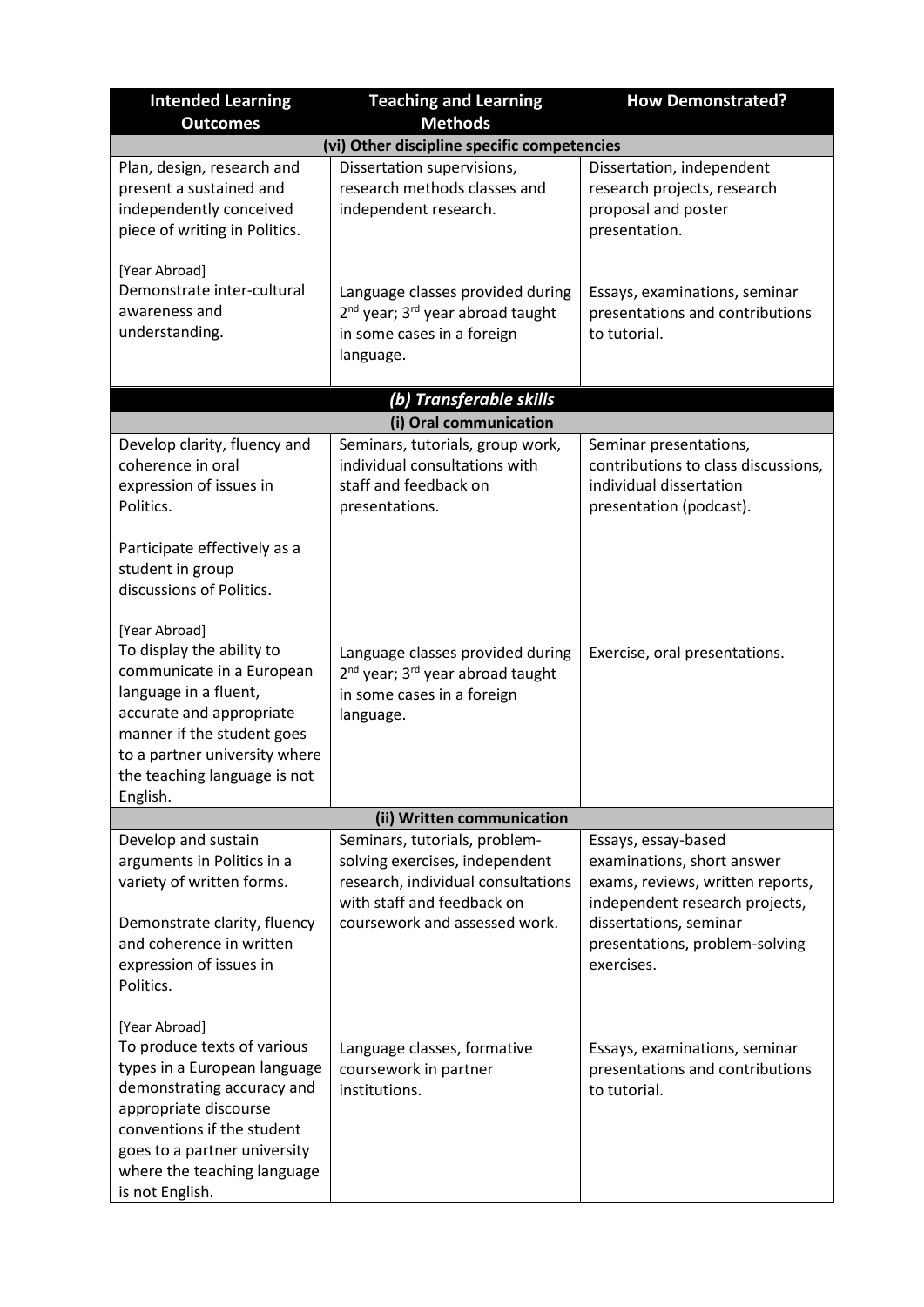| <b>Intended Learning</b>                                                                                                                                                                      | <b>Teaching and Learning</b>                                                                                                                                                | <b>How Demonstrated?</b>                                                                                                                  |
|-----------------------------------------------------------------------------------------------------------------------------------------------------------------------------------------------|-----------------------------------------------------------------------------------------------------------------------------------------------------------------------------|-------------------------------------------------------------------------------------------------------------------------------------------|
| <b>Outcomes</b>                                                                                                                                                                               | <b>Methods</b>                                                                                                                                                              |                                                                                                                                           |
|                                                                                                                                                                                               | (iii) Information technology                                                                                                                                                |                                                                                                                                           |
| Use IT to effectively<br>support their studies in<br>Politics, including use of IT<br>for bibliographic and<br>archive searches, data<br>analysis and written/visual<br>presentation of work. | Induction programme,<br>computer practical classes,<br>online learning resources,<br>independent research,<br>interaction with staff and peers<br>via Blackboard and email. | Essays, independent research<br>projects, computer-based<br>exercises, problem-based<br>exercises, blog posts, podcasts,<br>online tests. |
| Integration of IT into<br>presentations (e.g.<br>PowerPoint ) and research<br>(e.g. Blackboard, online<br>archives/sources).                                                                  |                                                                                                                                                                             |                                                                                                                                           |
|                                                                                                                                                                                               |                                                                                                                                                                             | [Year Abroad]<br>With regard to the 3rd year of the<br>programme, communication with<br>students abroad is conducted via                  |
|                                                                                                                                                                                               |                                                                                                                                                                             | the internet.                                                                                                                             |
|                                                                                                                                                                                               | (iv) Numeracy                                                                                                                                                               |                                                                                                                                           |
| Analyse data associated<br>with Politics using statistical<br>and graphical techniques.                                                                                                       | Lectures, tutorials, seminars,<br>computer practical classes,<br>online learning resources.                                                                                 | Independent research projects,<br>computer-based exercises,<br>problem-based<br>exercises.                                                |
|                                                                                                                                                                                               |                                                                                                                                                                             | [Year Abroad]<br>Equivalent forms of assessment<br>in partner institutions.                                                               |
|                                                                                                                                                                                               | (v) Team working                                                                                                                                                            |                                                                                                                                           |
| Be able to work<br>collaboratively to jointly<br>explore issues and<br>arguments in Politics and to<br>recognise the value of<br>working closely with others.                                 | Interactive seminars, tutorials<br>and group-work exercises.                                                                                                                | Participation in group work, role<br>plays and simulations, seminar<br>presentations, contributions to<br>class discussions.              |
| [Year Abroad]<br>Be able to work<br>collaboratively in an<br>international environment.                                                                                                       |                                                                                                                                                                             | [Year Abroad]<br>Plus equivalent forms of<br>assessment in partner<br>institutions.                                                       |
| (vi) Problem solving                                                                                                                                                                          |                                                                                                                                                                             |                                                                                                                                           |
| Address problems in<br>Politics in depth using a<br>range of primary and<br>secondary sources.                                                                                                | Seminars, tutorials and<br>problem-solving exercises.                                                                                                                       | Essays, independent research<br>projects, written reports,<br>problem-solving<br>exercises.<br>[Year Abroad]<br>Plus equivalent forms of  |
|                                                                                                                                                                                               |                                                                                                                                                                             | assessment in partner<br>institutions.                                                                                                    |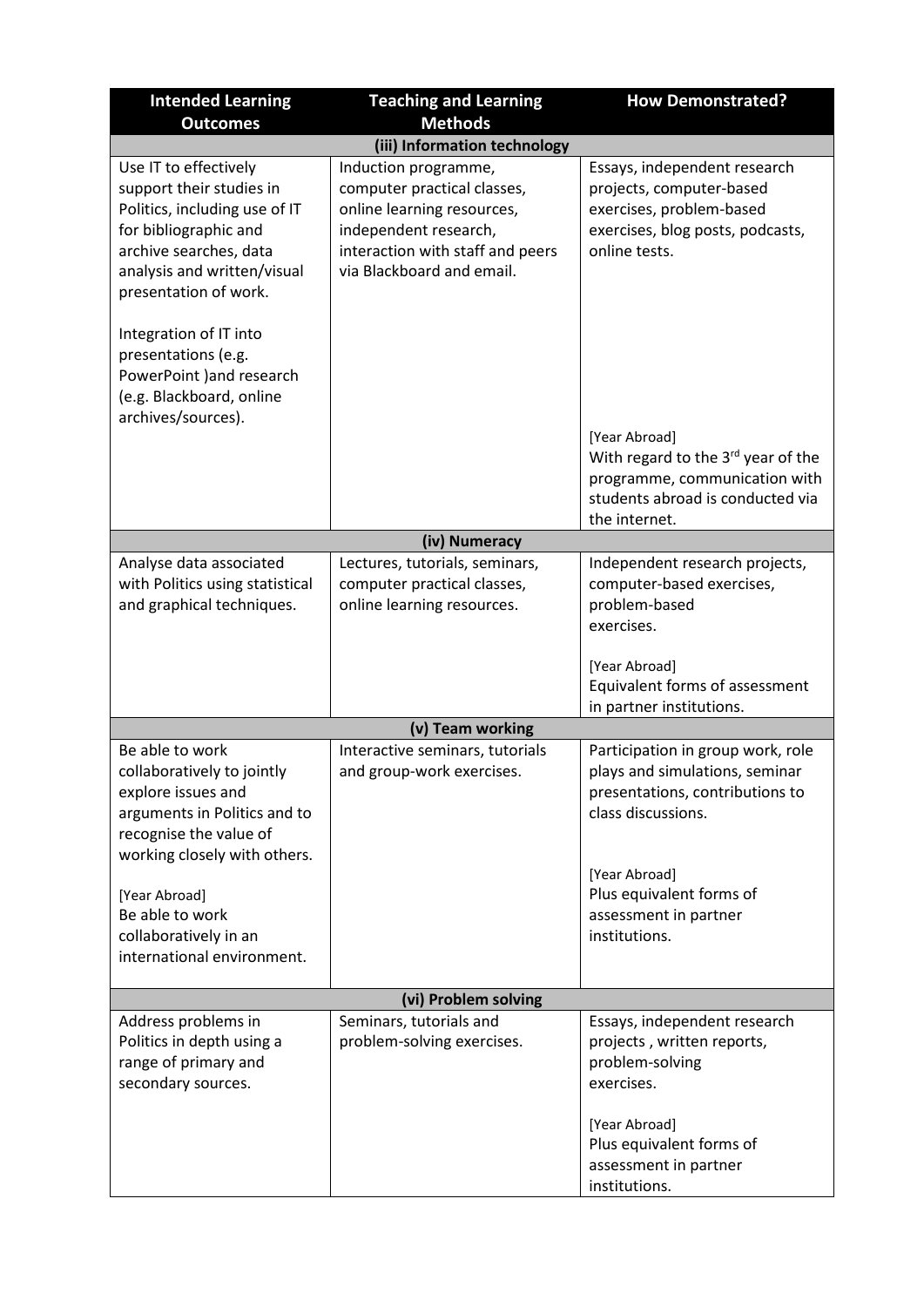| <b>Intended Learning</b><br><b>Outcomes</b>                                                                                                                                                                                                                                                       | <b>Teaching and Learning</b><br><b>Methods</b>                                                                                                                                                                                    | <b>How Demonstrated?</b>                                                                                                            |
|---------------------------------------------------------------------------------------------------------------------------------------------------------------------------------------------------------------------------------------------------------------------------------------------------|-----------------------------------------------------------------------------------------------------------------------------------------------------------------------------------------------------------------------------------|-------------------------------------------------------------------------------------------------------------------------------------|
|                                                                                                                                                                                                                                                                                                   | (vii) Information handling                                                                                                                                                                                                        |                                                                                                                                     |
| Gather and deploy evidence<br>and data to find, retrieve,<br>sort and exchange new<br>information.<br>Demonstrate intellectual                                                                                                                                                                    | Seminars, tutorials, directed<br>reading, specialist research<br>methods workshops, practical<br>problem-solving exercises, online<br>learning resources.<br>(viii) Skills for lifelong learning<br>All of the above particularly | Essays, research<br>projects, dissertation, written<br>reports, problem-solving<br>exercises.<br>All of the above, particularly the |
| independence through the<br>setting of research tasks and<br>the solving of problems in<br>Politics.                                                                                                                                                                                              | independent research.                                                                                                                                                                                                             | dissertation.                                                                                                                       |
| Reflect upon own learning<br>and achievements and plan<br>for personal, educational<br>and career development.                                                                                                                                                                                    | Tutorials, career development<br>programmes, resource-based<br>learning, personal development<br>planning programme and<br>individual consultations with<br>staff.                                                                | Portfolio, curriculum vitae.                                                                                                        |
| [Year Abroad]<br>To demonstrate strategies<br>for self-monitoring and<br>continued maintenance and<br>development of skills in a<br>European language if the<br>student goes to a partner<br>university where the<br>teaching language is not<br>English. Adaptation to a<br>foreign environment. | Development of metalinguistic<br>awareness through language<br>classes, tasks designed to expand<br>a foreign language repertoire.                                                                                                | Language assignments, ability to<br>self-correct.                                                                                   |

| <b>Politics - Major</b>                                                                                                                     |                                                                                                                         |                                                                                                                                                                                                                                             |
|---------------------------------------------------------------------------------------------------------------------------------------------|-------------------------------------------------------------------------------------------------------------------------|---------------------------------------------------------------------------------------------------------------------------------------------------------------------------------------------------------------------------------------------|
| <b>Intended Learning</b>                                                                                                                    | <b>Teaching and Learning</b>                                                                                            | <b>How Demonstrated?</b>                                                                                                                                                                                                                    |
| <b>Outcomes</b>                                                                                                                             | <b>Methods</b>                                                                                                          |                                                                                                                                                                                                                                             |
|                                                                                                                                             | (a) Discipline specific knowledge and competencies                                                                      |                                                                                                                                                                                                                                             |
|                                                                                                                                             | (i) Mastery of an appropriate body of knowledge                                                                         |                                                                                                                                                                                                                                             |
| Demonstrate mastery of an<br>appropriate body of<br>knowledge in Politics<br>(political theory,<br>government, International<br>Relations). | Lectures, seminars, tutorials,<br>directed reading, individual<br>consultations with staff and<br>independent research. | Essays, essay-based<br>examinations, short answer<br>exams, reviews, written reports,<br>independent research projects,<br>dissertations.<br>seminar presentations,<br>contributions to class<br>discussions, problem-solving<br>exercises. |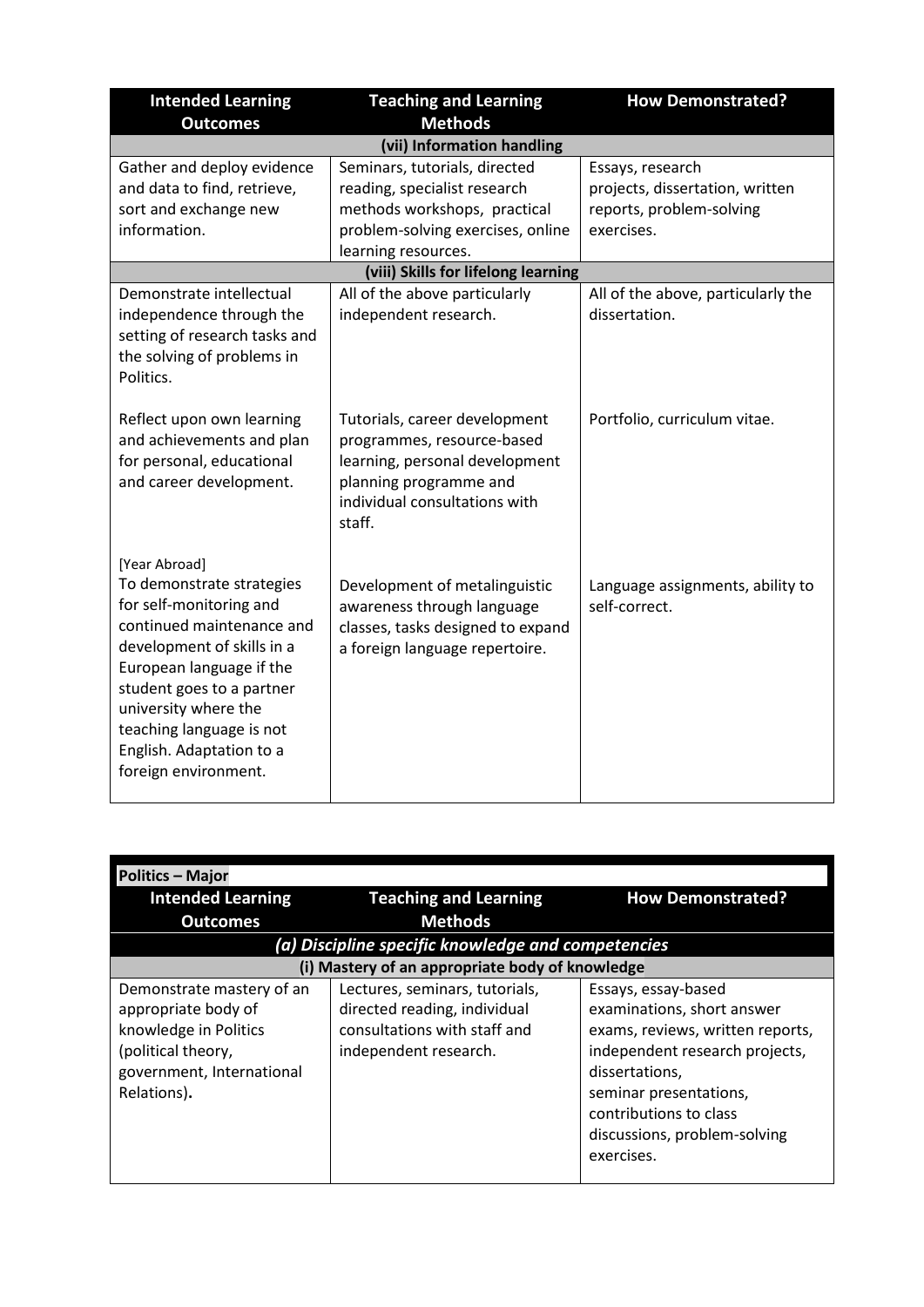| <b>Politics - Major</b>                                  |                                                                   |                                                           |  |
|----------------------------------------------------------|-------------------------------------------------------------------|-----------------------------------------------------------|--|
| <b>Intended Learning</b>                                 | <b>Teaching and Learning</b>                                      | <b>How Demonstrated?</b>                                  |  |
| <b>Outcomes</b>                                          | <b>Methods</b>                                                    |                                                           |  |
|                                                          | (ii) Understanding and application of key concepts and techniques |                                                           |  |
| Demonstrate a familiarity                                | Lectures, seminars, tutorials,                                    | Essays, essay-based                                       |  |
| and engage critically with                               | directed reading, individual                                      | examinations, short answer                                |  |
| the major theoretical and                                | consultations with staff and                                      | exams, reviews, independent                               |  |
| analytical issues in the                                 | independent research.                                             | research projects, dissertations,                         |  |
| discipline of Politics.                                  |                                                                   | seminar presentations,                                    |  |
|                                                          |                                                                   | contributions to class                                    |  |
|                                                          |                                                                   | discussions, problem-solving<br>exercises.                |  |
|                                                          | (iii) Critical analysis of key issues                             |                                                           |  |
| Develop and sustain                                      | Lectures, seminars, tutorials,                                    | Essays, essay-based                                       |  |
| arguments addressing                                     | directed reading, group work,                                     | examinations, written reports,                            |  |
| questions and issues in                                  | individual consultations with                                     | independent research projects,                            |  |
| Politics, formulating                                    | staff and independent research.                                   | dissertations, seminar                                    |  |
| appropriate questions and                                |                                                                   | presentations, contributions to                           |  |
| drawing on evidence.                                     |                                                                   | class discussions, problem-solving                        |  |
|                                                          |                                                                   | exercises.                                                |  |
| Reflect critically on a range                            |                                                                   |                                                           |  |
| of historical and                                        |                                                                   |                                                           |  |
| contemporary                                             |                                                                   |                                                           |  |
| developments in Politics.                                |                                                                   |                                                           |  |
|                                                          | (iv) Clear and concise presentation of material                   |                                                           |  |
| Present issues and problems                              | Lectures, seminars, tutorials,                                    | Writing tasks, seminar                                    |  |
| in Politics in a variety of                              | directed reading, group work,                                     | presentations and                                         |  |
| written and oral forms.                                  | individual consultations with                                     | contributions to class                                    |  |
|                                                          | staff and independent research.                                   | discussions.                                              |  |
|                                                          | (v) Critical appraisal of evidence with appropriate insight       |                                                           |  |
| Develop and sustain                                      | Lectures, seminars, tutorials,                                    | Essays, essay-based                                       |  |
| arguments, formulating                                   | group work, individual                                            | examinations, short answer                                |  |
| appropriate questions and                                | consultations with staff and                                      | exams, reviews, written reports,                          |  |
| utilizing evidence.                                      | independent research.                                             | independent research projects,                            |  |
|                                                          |                                                                   | dissertations, seminar<br>presentations, contributions to |  |
| Read, analyse and reflect<br>critically and contextually |                                                                   | class discussions, problem-solving                        |  |
| upon major texts and other                               |                                                                   | exercises.                                                |  |
| source materials in Politics.                            |                                                                   |                                                           |  |
| (vi) Other discipline specific competencies              |                                                                   |                                                           |  |
| Plan, design, research and                               | Dissertation supervisions,                                        | Dissertation, independent                                 |  |
| present a sustained and                                  | research methods classes and                                      | research projects, research                               |  |
| independently conceived                                  | independent research.                                             | proposal and poster                                       |  |
| piece of writing in Politics.                            |                                                                   | presentation.                                             |  |
|                                                          |                                                                   |                                                           |  |
|                                                          | (b) Transferable skills                                           |                                                           |  |
| (i) Oral communication                                   |                                                                   |                                                           |  |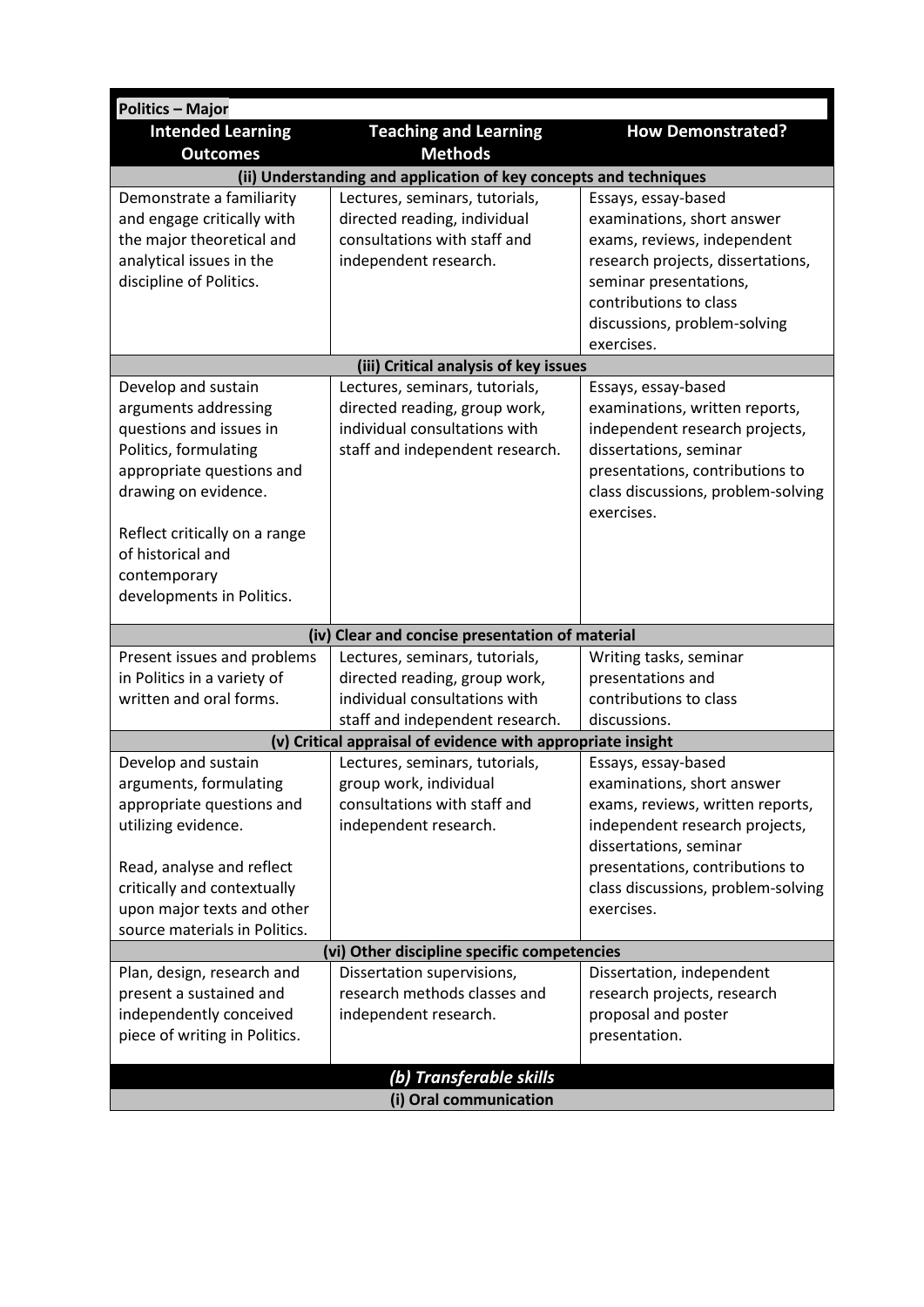| <b>Politics - Major</b>                                                                                                                                                                                                                                                                                                       |                                                                                                                                                                             |                                                                                                                                                                                                   |
|-------------------------------------------------------------------------------------------------------------------------------------------------------------------------------------------------------------------------------------------------------------------------------------------------------------------------------|-----------------------------------------------------------------------------------------------------------------------------------------------------------------------------|---------------------------------------------------------------------------------------------------------------------------------------------------------------------------------------------------|
| <b>Intended Learning</b><br><b>Outcomes</b>                                                                                                                                                                                                                                                                                   | <b>Teaching and Learning</b><br><b>Methods</b>                                                                                                                              | <b>How Demonstrated?</b>                                                                                                                                                                          |
| Develop clarity, fluency and<br>coherence in oral<br>expression of issues in<br>Politics.<br>Participate effectively as a<br>student in group<br>discussions of Politics.                                                                                                                                                     | Seminars, tutorials, group work,<br>individual consultations with<br>staff and feedback on<br>presentations.                                                                | Seminar presentations,<br>contributions to class discussions,<br>individual dissertation<br>presentation (podcast).                                                                               |
|                                                                                                                                                                                                                                                                                                                               | (ii) Written communication                                                                                                                                                  |                                                                                                                                                                                                   |
| Develop and sustain<br>arguments in Politics in a<br>variety of written forms.<br>Demonstrate clarity, fluency<br>and coherence in written<br>expression of issues in<br>Politics.                                                                                                                                            | Seminars, tutorials, problem-<br>solving exercises, independent<br>research, individual consultations<br>with staff and feedback on<br>coursework and assessed work.        | Essays, essay-based<br>examinations, short answer<br>exams, reviews, written reports,<br>independent research projects,<br>dissertations, seminar<br>presentations, problem-solving<br>exercises. |
|                                                                                                                                                                                                                                                                                                                               | (iii) Information technology                                                                                                                                                |                                                                                                                                                                                                   |
| Use IT to effectively<br>support their studies in<br>Politics, including use of IT<br>for bibliographic and<br>archive searches, data<br>analysis and written/visual<br>presentation of work.<br>Integration of IT into<br>presentations (e.g.<br>PowerPoint ) and research<br>(e.g. Blackboard, online<br>archives/sources). | Induction programme,<br>computer practical classes,<br>online learning resources,<br>independent research,<br>interaction with staff and peers<br>via Blackboard and email. | Essays, independent research<br>projects, computer-based<br>exercises, problem-based<br>exercises, blog posts, podcasts,<br>online tests.                                                         |
|                                                                                                                                                                                                                                                                                                                               | (iv) Numeracy                                                                                                                                                               |                                                                                                                                                                                                   |
| Analyse data associated<br>with Politics using statistical<br>and graphical techniques.                                                                                                                                                                                                                                       | Lectures, tutorials, seminars,<br>computer practical classes,<br>online learning resources.                                                                                 | Independent research projects,<br>computer-based exercises,<br>problem-based<br>exercises.                                                                                                        |
| (v) Team working                                                                                                                                                                                                                                                                                                              |                                                                                                                                                                             |                                                                                                                                                                                                   |
| Be able to work<br>collaboratively to jointly<br>explore issues and<br>arguments in Politics and to<br>recognise the value of<br>working closely with others.                                                                                                                                                                 | Interactive seminars, tutorials<br>and group-work exercises.                                                                                                                | Participation in group work, role<br>plays and simulations, seminar<br>presentations, contributions to<br>class discussions.                                                                      |
| (vi) Problem solving                                                                                                                                                                                                                                                                                                          |                                                                                                                                                                             |                                                                                                                                                                                                   |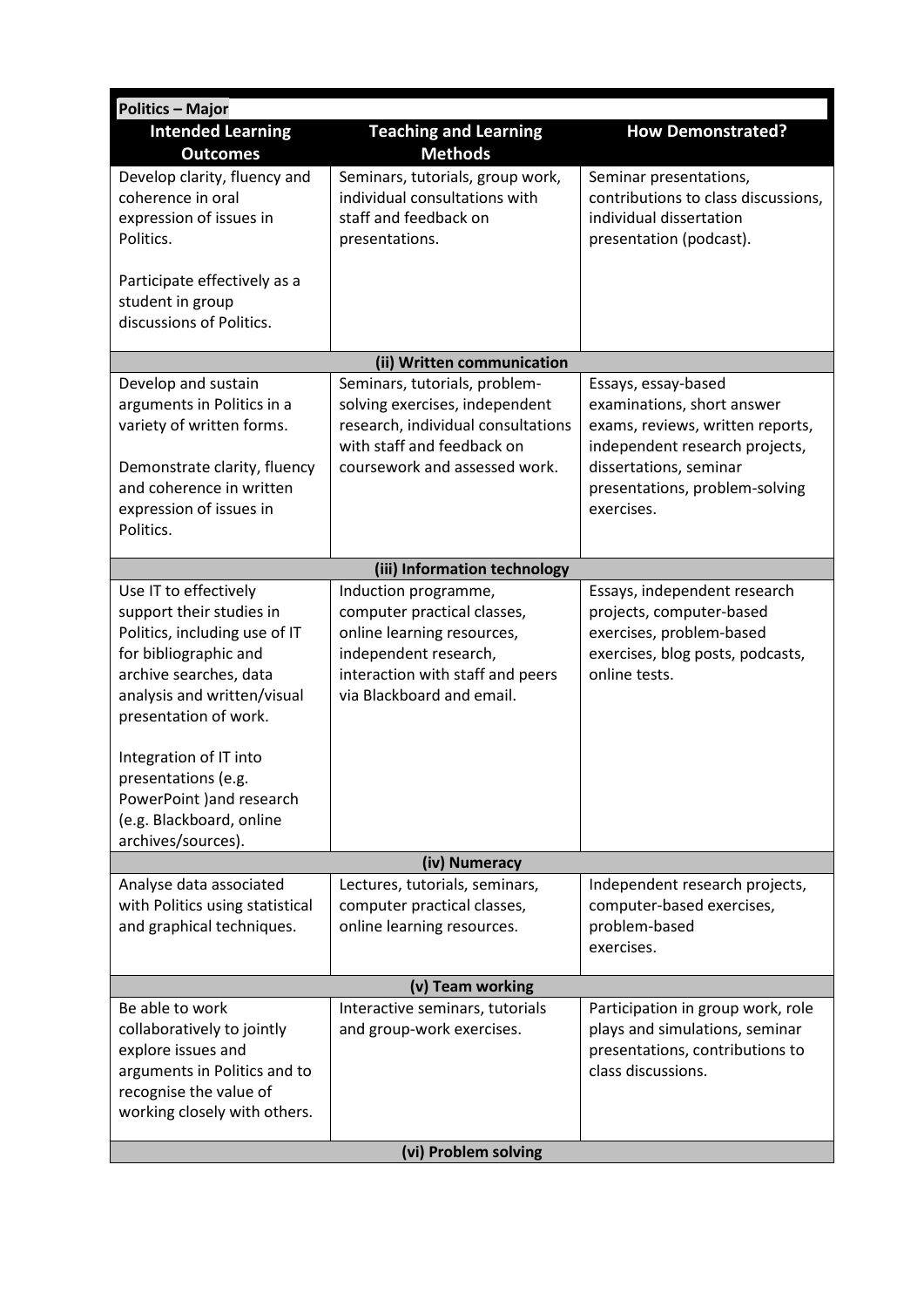| <b>Politics - Major</b>                                |                                                             |                                    |
|--------------------------------------------------------|-------------------------------------------------------------|------------------------------------|
| <b>Intended Learning</b><br><b>Outcomes</b>            | <b>Teaching and Learning</b><br><b>Methods</b>              | <b>How Demonstrated?</b>           |
| Address problems in                                    | Seminars, tutorials and                                     | Essays, independent research       |
| Politics in depth using a                              | problem-solving exercises.                                  | projects, written reports,         |
| range of primary and                                   |                                                             | problem-solving                    |
| secondary sources.                                     |                                                             | exercises.                         |
|                                                        | (vii) Information handling                                  |                                    |
| Gather and deploy evidence                             | Seminars, tutorials, directed                               | Essays, research                   |
| and data to find, retrieve,                            | reading, specialist research                                | projects, dissertation, written    |
| sort and exchange new                                  | methods workshops, practical                                | reports, problem-solving           |
| information.                                           | problem-solving exercises, online                           | exercises.                         |
|                                                        | learning resources.                                         |                                    |
|                                                        | (viii) Skills for lifelong learning                         |                                    |
| Demonstrate intellectual                               | All of the above particularly                               | All of the above, particularly the |
| independence through the                               | independent research.                                       | dissertation.                      |
| setting of research tasks and                          |                                                             |                                    |
| the solving of problems in                             |                                                             |                                    |
| Politics.                                              |                                                             |                                    |
|                                                        |                                                             |                                    |
| Reflect upon own learning<br>and achievements and plan | Tutorials, career development<br>programmes, resource-based | Portfolio, curriculum vitae.       |
| for personal, educational                              | learning, personal development                              |                                    |
| and career development.                                | planning programme and                                      |                                    |
|                                                        | individual consultations with                               |                                    |
|                                                        | staff.                                                      |                                    |
|                                                        |                                                             |                                    |

| <b>Politics - Minor</b>                                                                                                                                       |                                                                                                                         |                                                                                                                                                                                |
|---------------------------------------------------------------------------------------------------------------------------------------------------------------|-------------------------------------------------------------------------------------------------------------------------|--------------------------------------------------------------------------------------------------------------------------------------------------------------------------------|
| <b>Intended Learning</b>                                                                                                                                      | <b>Teaching and Learning</b>                                                                                            | <b>How Demonstrated?</b>                                                                                                                                                       |
| <b>Outcomes</b>                                                                                                                                               | <b>Methods</b>                                                                                                          |                                                                                                                                                                                |
|                                                                                                                                                               | (a) Discipline specific knowledge and competencies                                                                      |                                                                                                                                                                                |
|                                                                                                                                                               | (i) Mastery of an appropriate body of knowledge                                                                         |                                                                                                                                                                                |
| Demonstrate mastery of a<br>limited body of<br>knowledge in Politics                                                                                          | Lectures, seminars, tutorials,<br>directed reading, individual<br>consultations with staff and<br>independent research. | Essays, essay-based<br>examinations, short answer<br>exams, written reports,<br>seminar presentations,<br>contributions to class<br>discussions, problem-solving<br>exercises. |
|                                                                                                                                                               | (ii) Understanding and application of key concepts and techniques                                                       |                                                                                                                                                                                |
| Demonstrate a familiarity<br>and engage critically with<br>a limited range of major<br>theoretical and<br>analytical issues in the<br>discipline of Politics. | Lectures, seminars, tutorials,<br>directed reading, individual<br>consultations with staff and<br>independent research. | Essays, essay-based<br>examinations, seminar<br>presentations, contributions to<br>class discussions, problem-solving<br>exercises.                                            |
| (iii) Critical analysis of key issues                                                                                                                         |                                                                                                                         |                                                                                                                                                                                |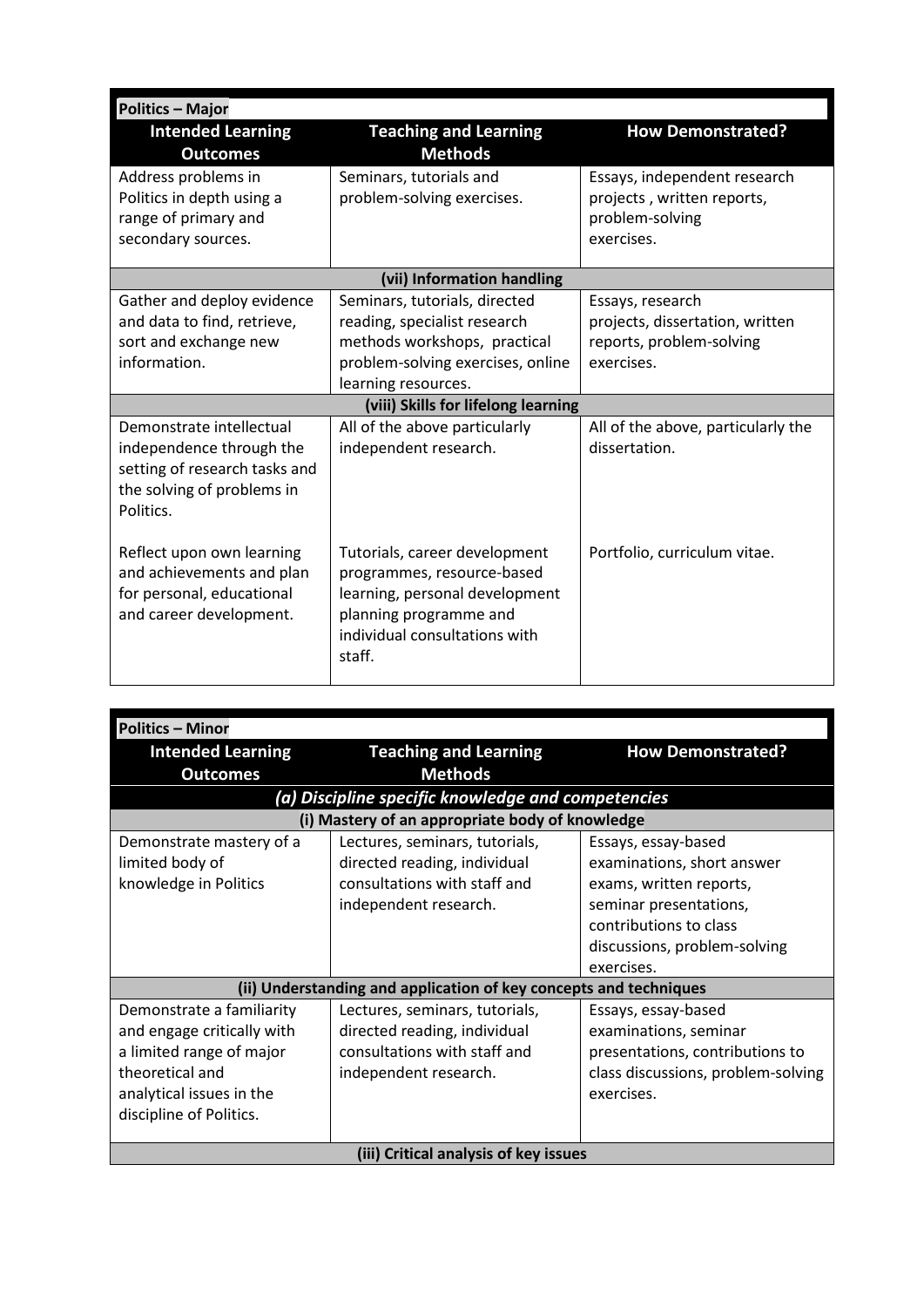| <b>Politics - Minor</b>                     |                                                                |                                                  |  |
|---------------------------------------------|----------------------------------------------------------------|--------------------------------------------------|--|
| <b>Intended Learning</b>                    | <b>Teaching and Learning</b>                                   | <b>How Demonstrated?</b>                         |  |
| <b>Outcomes</b>                             | <b>Methods</b>                                                 |                                                  |  |
| Develop and sustain                         | Lectures, seminars, tutorials,                                 | Essays, essay-based                              |  |
| arguments addressing                        | directed reading, group work,                                  | examinations, seminar                            |  |
| some key questions and                      | individual consultations with                                  | presentations, contributions to                  |  |
| issues in Politics, formulating             | staff and independent research.                                | class discussions, problem-solving               |  |
| appropriate questions and                   |                                                                | exercises.                                       |  |
| drawing on evidence.                        |                                                                |                                                  |  |
|                                             |                                                                |                                                  |  |
| Reflect critically on key                   |                                                                |                                                  |  |
| historical and                              |                                                                |                                                  |  |
| contemporary                                |                                                                |                                                  |  |
| developments in Politics.                   |                                                                |                                                  |  |
|                                             | (iv) Clear and concise presentation of material                |                                                  |  |
|                                             |                                                                |                                                  |  |
| Present issues and problems                 | Lectures, seminars, tutorials,                                 | Writing tasks, seminar                           |  |
| in Politics in written and oral             | directed reading, group work,<br>individual consultations with | presentations and                                |  |
| forms.                                      |                                                                | contributions to class<br>discussions.           |  |
|                                             | staff and independent research.                                |                                                  |  |
|                                             | (v) Critical appraisal of evidence with appropriate insight    |                                                  |  |
| Develop and sustain                         | Lectures, seminars, tutorials,                                 | Essays, essay-based                              |  |
| arguments, formulating                      | group work, individual<br>consultations with staff and         | examinations, written reports,                   |  |
| appropriate questions and                   |                                                                | seminar presentations,<br>contributions to class |  |
| utilizing evidence.                         | independent research.                                          |                                                  |  |
| Read, analyse and reflect                   |                                                                | discussions, problem-solving<br>exercises.       |  |
| critically and contextually                 |                                                                |                                                  |  |
| upon some key texts and                     |                                                                |                                                  |  |
| other source materials in                   |                                                                |                                                  |  |
| Politics                                    |                                                                |                                                  |  |
| (vi) Other discipline specific competencies |                                                                |                                                  |  |
|                                             |                                                                |                                                  |  |

### **10. Excluded combinations and course transfers**

# **a) Excluded combinations**

### **Politics – Major:**

American History and Politics MINOR – OVERLAP IN MODULES Politics MINOR – OVERLAP IN MODULES International Relations MINOR – OVERLAP IN MODULES

### **Politics – Minor:**

Politics MAJOR – OVERLAP IN MODULES International Relations MAJOR – OVERLAP IN MODULES

# **b) Course transfers**

### **11. Progression points:**

As defined i[n Senate Regulation 5:](http://www.le.ac.uk/senate-regulation5) Regulations governing undergraduate programmes of study.

In cases where a student has failed to meet a requirement to progress he or she will be required to withdraw from the course.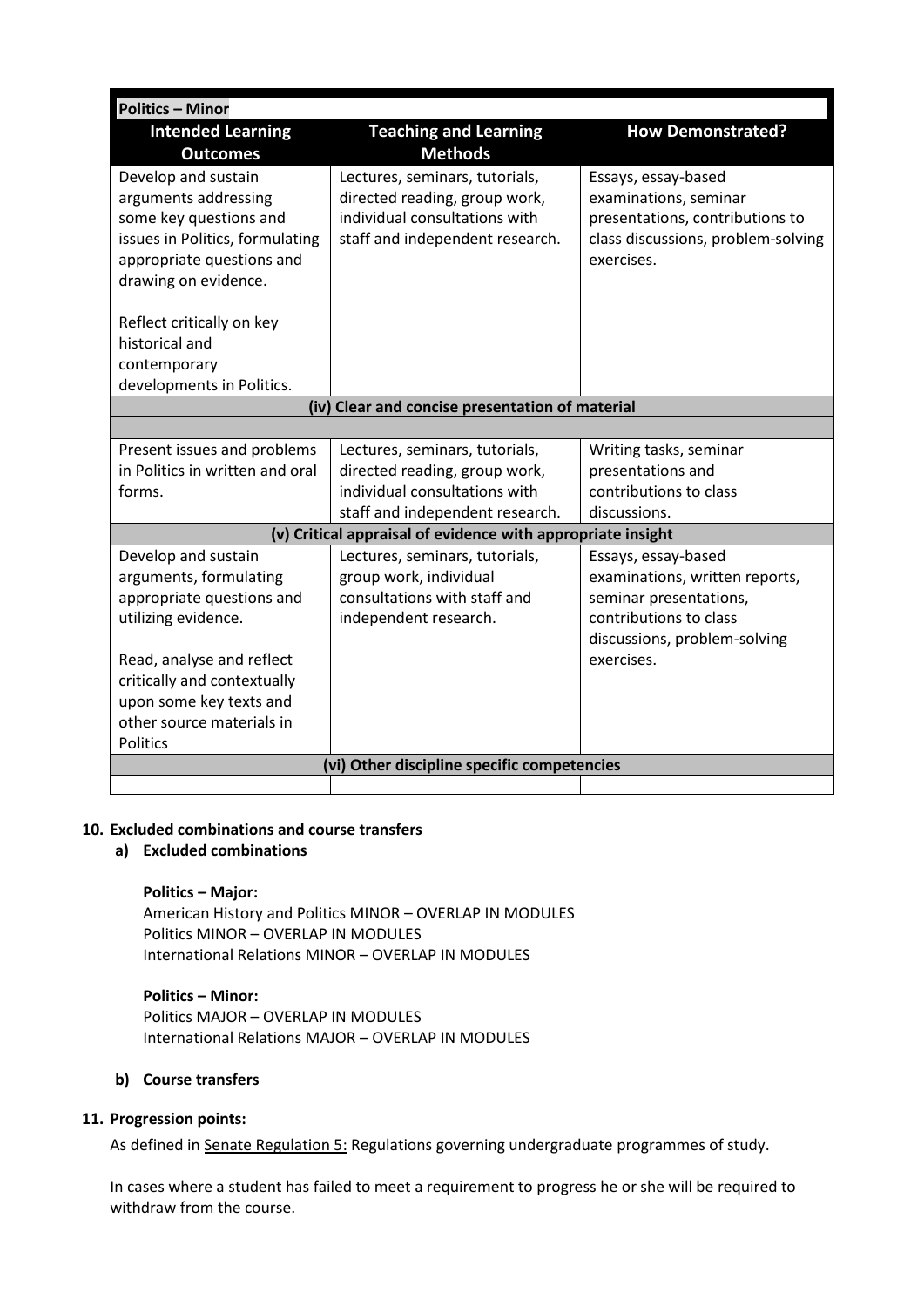### **Application to Transfer from BA Politics to BA Politics with a Year Abroad**

Students are invited to apply at the end of their first year to transfer to the BA Politics with a Year Abroad.

### **Progression from 2nd year to year abroad**

Students may progress to the year abroad with no more than 30 credits of failed modules in year 2. Good attendance and observation of academic obligations must continue to be maintained throughout year 2. Failure to do so may result in the opportunity to study abroad being withdrawn and the student being transferred to the BA Politics (without year abroad) or withdrawn from the course entirely.

For the year abroad year students are required to complete the equivalent of 60 ECTS if studying at a European partner institution.

For a student to progress to the final year of the BA with a Year Abroad programme the following will apply:

i) If the student is studying and being assessed in a foreign language he/she has to pass at least half of his/her second semester modules in the partner institution. This requirement emphasises that the year abroad is to be taken seriously as a period of study but is not so onerous as to negatively impact students on this programme. If a student has failed to pass half the credits in his/her second semester during the year abroad, including resit options as per the partner institution's rules, by the September Board of Examiners, the Board will consider whether the student should have to transfer on to the BA Politics (without year abroad) for their final year, taking their overall attendance and observation of academic obligations into consideration.

ii) If the student is studying and being assessed in English he/she has to achieve an average of 50% for the whole year. If a student has failed to achieve an average of 50% for the year, including resit options as per the partner institution's rules, by the September Board of Examiners, the Board will consider whether the student should have to transfer on to the BA Politics (without year abroad) for their final year, taking their overall attendance and observation of academic obligations into consideration.

iii) If the student is studying and being assessed in a combination of English and a Foreign Language the progression rules used will be based on the language used to teach the majority of modules. Therefore, if the majority of modules are taught in English the rules described in ii) above will apply, and if the majority of modules are taught in a Foreign Language the rules described in i) above will apply.

The year abroad will not contribute towards the overall classification, and will therefore be assessed on a pass or fail basis.

### 12. **Scheme of Assessment:**

Scheme of Assessment: This programme follows the standard scheme of award and classification set out i[n Senate Regulation 5.](http://www2.le.ac.uk/offices/sas2/regulations/documents/senatereg5-undergraduates.pdf)

### **13. Key/extra features:**

Students' learning experience is enhanced by the School's strong commitment to developing synergy between its research and teaching activities.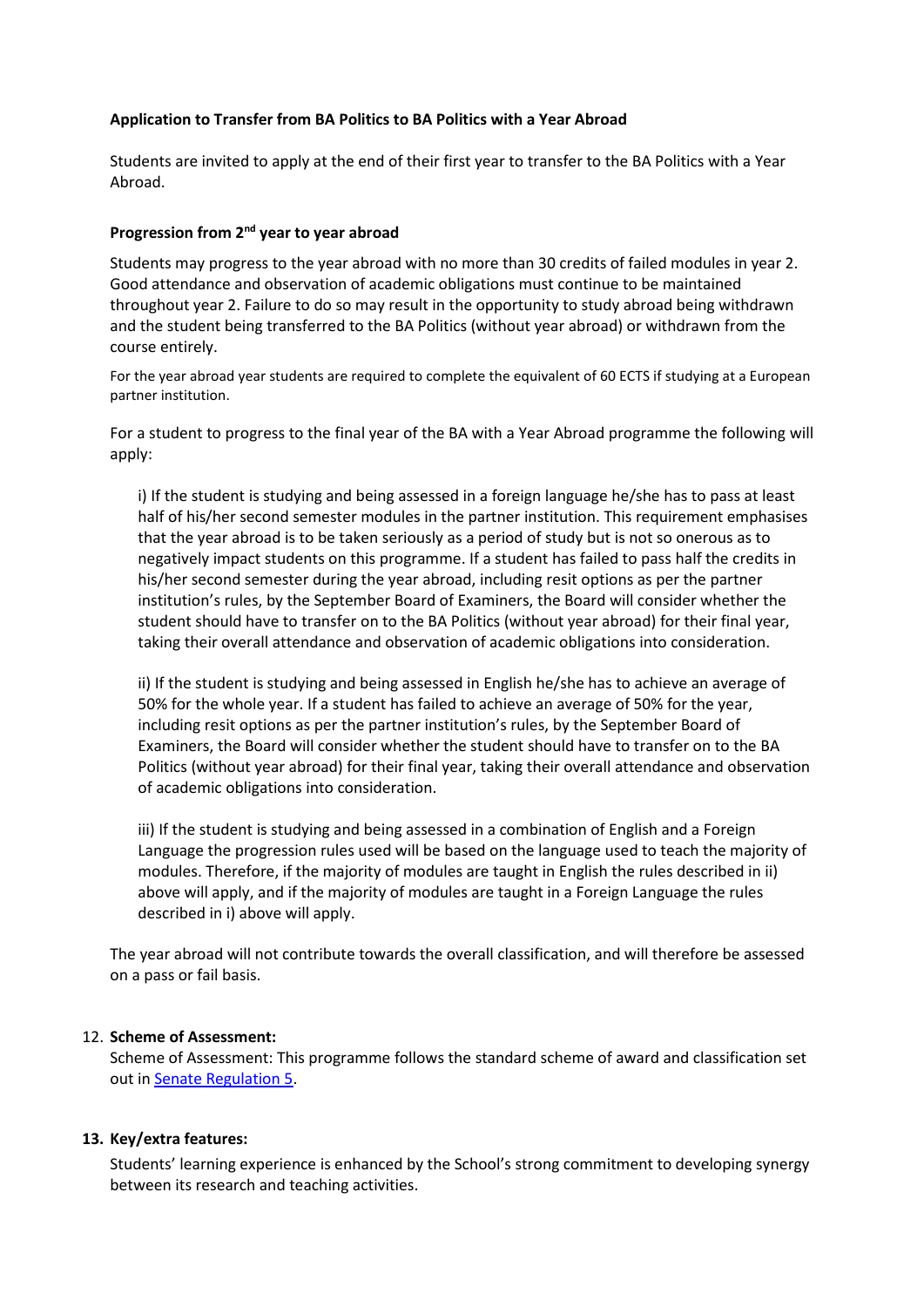Students may apply to transfer to the BA Politics with a Year Abroad after successful completion of the first year and subsequent successful completion of the second year.

The BA Politics with a Year Abroad provides for students spending their third year at one of our partner institutions and then returning to Leicester for their final year.

#### **14. Indications of programme quality**

External Examiners' reports have consistently praised the programme, highlighting the range of modules and variety of assessment methods.

#### **15. Summary of programme/pathway delivery and assessment:**

Please see skills matrices and, in due course, module specifications.

#### **16. External Examiners**

The details of the External Examiner(s) for this programme and the most recent External Examiners' reports can be found [here.](https://exampapers.le.ac.uk/xmlui/handle/123456789/227) For the major/minor variant of this programme, these are to be included following receipt of first report.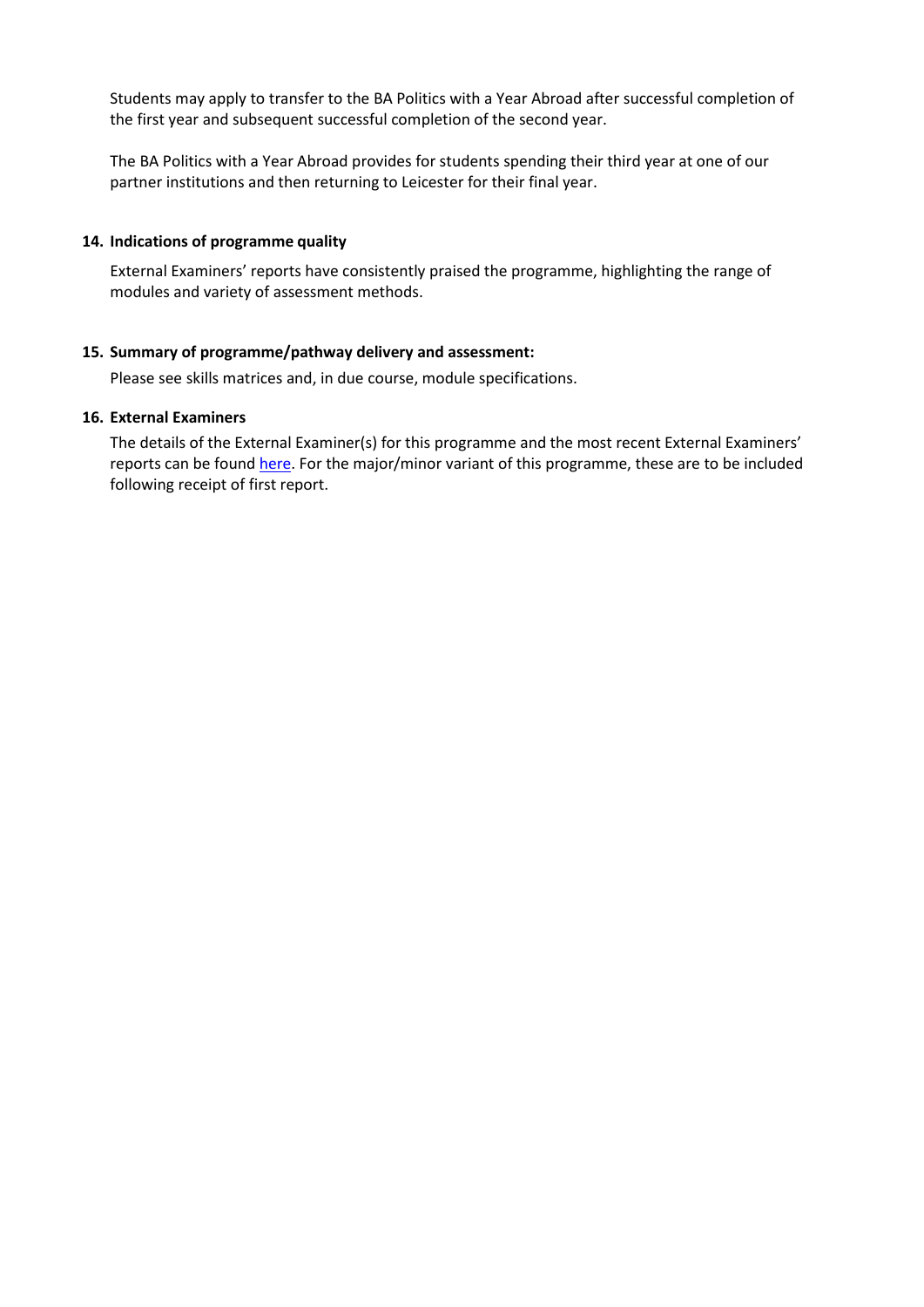**BA POLITICS**

#### **FIRST YEAR MODULES**

#### **SEMESTER 1**

| <b>Core Modules</b>        |                                                                          | <b>Credits</b> |
|----------------------------|--------------------------------------------------------------------------|----------------|
| PL1019<br>PL1119           | POLITICS, POWER AND ETHICS<br>CASE STUDIES IN POLITICS, POWER AND ETHICS | 15<br>15       |
| Two optional modules from: |                                                                          |                |
| PL1015                     | COLD WAR, CRISIS AND CONFRONTATION: INTERNATIONAL RELATIONS,<br>1945-89  | 15             |
| PL1022                     | <b>KEY CONCEPTS IN INTERNATIONAL RELATIONS</b>                           | 15             |
| AM1003                     | INTRODUCTION TO AMERICAN POLITICS                                        | 15             |
|                            | <b>Semester Total</b>                                                    | 60             |
|                            | <b>SEMESTER 2</b>                                                        |                |
| <b>Core Modules</b>        |                                                                          | <b>Credits</b> |
| PL1011                     | POLITICAL CONCEPTS                                                       | 15             |
| PL1012                     | <b>COMPARATIVE EUROPEAN POLITICS</b>                                     | 15             |
| Two optional modules from  |                                                                          |                |
| PL1016                     | ORDER AND DISORDER: INTERNATIONAL RELATIONS<br>FROM 1989 TO THE PRESENT  | 15             |
| PL1116                     | CASE STUDIES IN POST-COLD WAR (DIS-)ORDER                                | 15             |
| PL1021                     | POWER IN THE WORLD ECONOMY                                               | 15             |
|                            | <b>Semester Total</b>                                                    | 60             |

### **SECOND YEAR MODULES**

#### **SEMESTER 1**

| <b>Core Modules</b> |                                                                | <b>Credits</b> |
|---------------------|----------------------------------------------------------------|----------------|
| PL2094              | POLITICAL ANALYSIS 1: Understanding Political Science Research | 15             |
| PL2011              | POLITICAL IDEAS                                                | 15             |
| PL2020              | POLITICAL PARTIES IN CONTEMPORARY BRITAIN                      | 15             |
|                     |                                                                |                |

#### **One optional module from:**

|        |                                   | <b>Semester Total</b> | 60 |
|--------|-----------------------------------|-----------------------|----|
| PL2029 | POLITICS OF THE GLOBAL SOUTH      |                       | 15 |
| PL2028 | LATIN AMERICAN POLITICS           |                       | 15 |
| PL2022 | <b>FOREIGN POLICY ANALYSIS</b>    |                       | 15 |
| PL2021 | SEX AND GENDER IN GLOBAL POLITICS |                       | 15 |
| PL2015 | INTERNATIONAL THEORY              |                       | 15 |
|        |                                   |                       |    |

#### **SEMESTER 2**

| <b>Core Modules</b> |                                                       | <b>Credits</b> |
|---------------------|-------------------------------------------------------|----------------|
| PL2095              | POLITICAL ANALYSIS 2: Preparing for your Dissertation | 15             |
|                     | PLUS EITHER OR BOTH OF                                |                |
| PL2016              | EUROPEAN UNION POLITICS                               | 15             |
|                     | AND/OR                                                |                |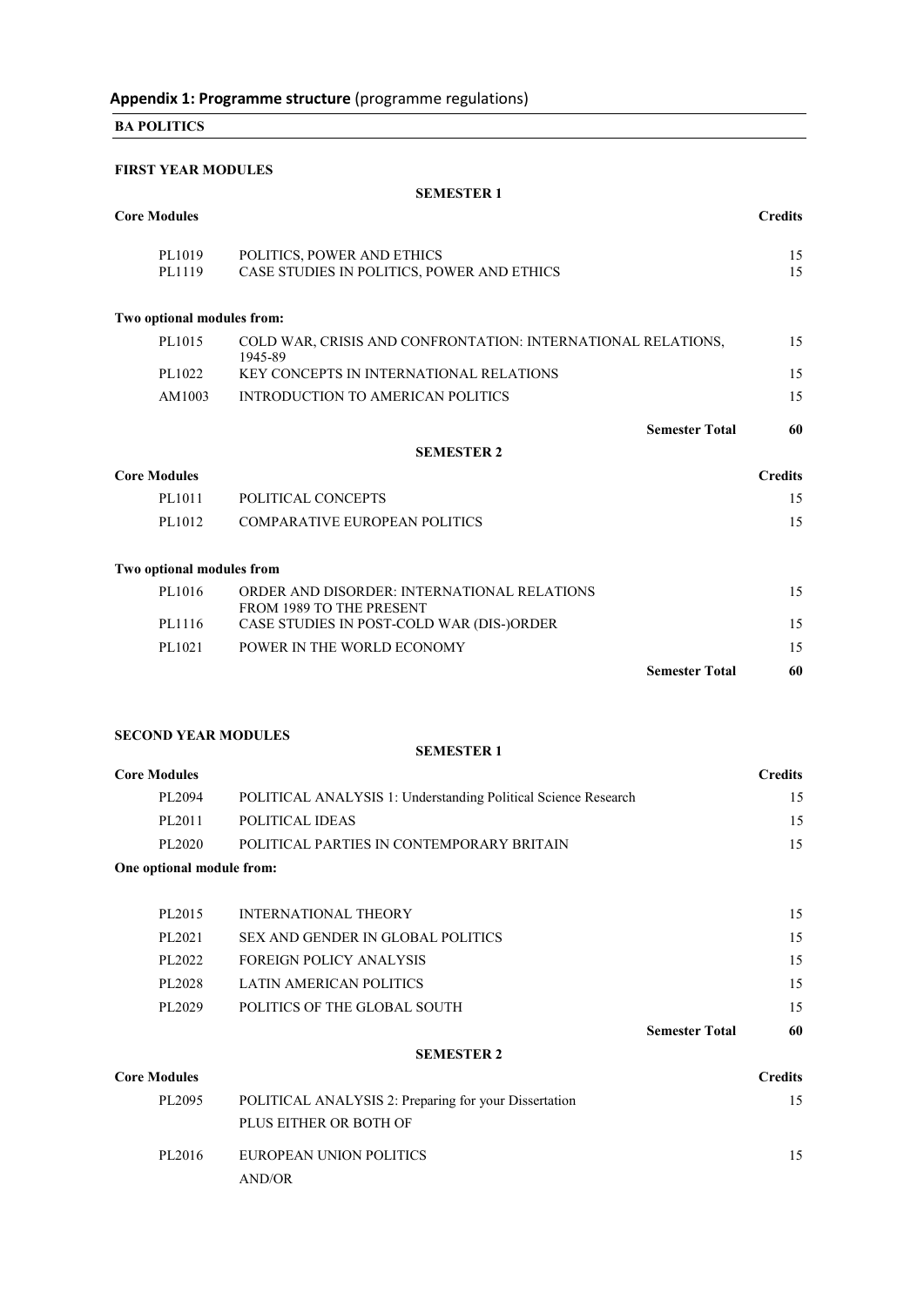#### PL2023 POLITICS AND POWER IN AFRICA 15

#### **Optional modules – if further credits required, one of:**

| PL2018 | INTERNATIONAL SECURITY STUDIES                         | 15 |
|--------|--------------------------------------------------------|----|
| PL2019 | THE MAKING OF CONTEMPORARY US FOREIGN POLICY           | 15 |
| PL2024 | GOVERNING SOCIETIES IN CONFLICT                        | 15 |
| PL2027 | CONTEMPORARY POLITICAL PHILOSOPHY: THEORIES OF JUSTICE | 15 |

**Semester Total 60**

#### **THIRD YEAR MODULES**

|                         | <b>SEMESTER 1</b>                               |                       |                |
|-------------------------|-------------------------------------------------|-----------------------|----------------|
| <b>Core Modules</b>     |                                                 |                       | <b>Credits</b> |
| PL3094                  | <b>DISSERTATION 1</b>                           |                       | 15             |
| <b>Optional Modules</b> |                                                 |                       |                |
|                         | THREE OPTIONS CHOSEN FROM A RANGE OF PL MODULES |                       | 15, 15, 15     |
|                         |                                                 | <b>Semester Total</b> | 60             |
|                         | <b>SEMESTER 2</b>                               |                       |                |
| <b>Core Modules</b>     |                                                 |                       | <b>Credits</b> |
| PL3095                  | <b>DISSERTATION 2</b>                           |                       | 30             |
| <b>Optional Modules</b> |                                                 |                       |                |
|                         | TWO OPTIONS CHOSEN FROM A RANGE OF PL MODULES   |                       | 15,15          |
|                         |                                                 | <b>Semester Total</b> | 60             |

#### **FINAL YEAR OPTIONAL MODULES**

#### **SEMESTER 1**

| PL3060 | <b>FEMINISM</b>                                            |
|--------|------------------------------------------------------------|
| PL3103 | THE POLITICS OF WAR AND PEACE: NORTHERN IRELAND AFTER 1972 |
| PL3106 | PARLIAMENTARY STUDIES                                      |
| PL3107 | BRITISH POLITICS AND EUROPEAN INTEGRATION                  |
| PL3114 | AMERICAN POLITICAL DEVELOPMENT                             |
| PL3116 | THE CHANGING CHARACTER OF WAR                              |
| PL3127 | POLITICAL PARTICIPATION IN BRITAIN                         |
| PL3129 | THE POLITICS OF NUCLEAR WEAPONS                            |
| PL3140 | CLIMATE CHANGE: ETHICS, ISSUES, JUSTICE                    |
| PL3143 | INTERNATIONAL MIGRATION IN THE AGE OF SECURITISATION       |
| PL3146 | CORRUPTION, INFORMALITY AND SCANDALS                       |
|        |                                                            |

#### **SEMESTER 2**

| PL3071 | THE AMERICAN PRESIDENCY                                     |
|--------|-------------------------------------------------------------|
| PL3076 | POLITICS AND THE ENVIRONMENT                                |
| PL3098 | THE CONSERVATIVES: CRISIS AND RECOVERY                      |
| PL3118 | <b>GLOBAL JUSTICE AND HUMAN RIGHTS</b>                      |
| PL3119 | THE POLITICS OF INTELLIGENCE                                |
| PL3121 | THE POLITICS OF SLAVERY                                     |
| PL3122 | THE POLITICAL LEGACIES OF CONFLICT IN NORTHERN IRELAND      |
| PL3136 | DEMOCRATIZATION AND EU ENLARGEMENT IN POST-COMMUNIST EUROPE |
| PL3137 | THE POLITICS OF CONTEMPORARY BRITISH FOREIGN POLICY         |
| PL3142 | POLITICS OF THE INTERNATIONAL DRUG TRADE                    |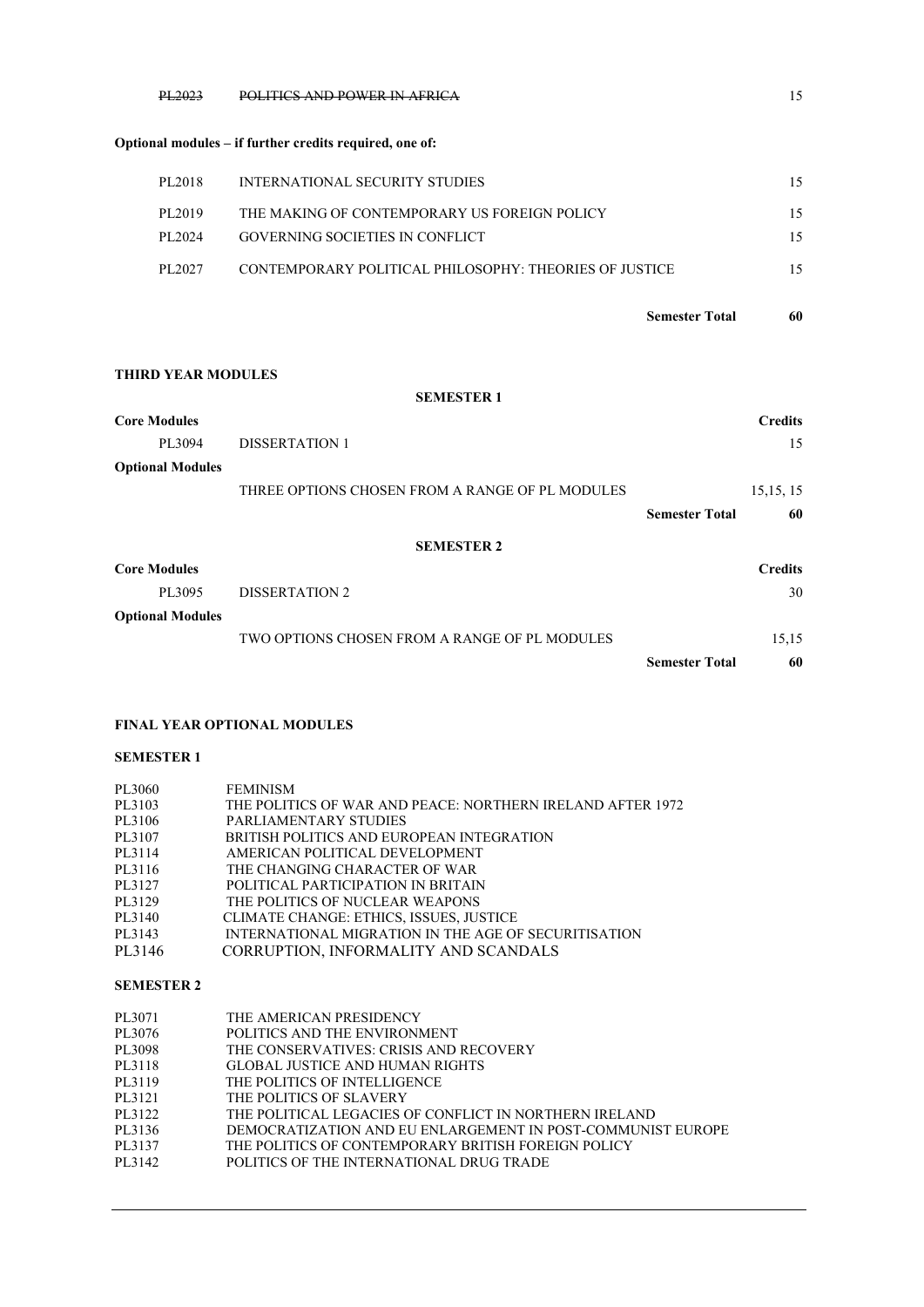#### **THIRD YEAR (YEAR ABROAD)**

The third year will be spent abroad either taking approved courses amounting to 120 Leicester credits in an institution associated with the Department of Politics and International Relations under the Erasmus framework student mobility programme, (European institutions), or under the University's Study Abroad programme (institutions outside the European Union). Students will be required to complete the approved courses satisfactorily. Passing examinations in those courses shall be regarded as evidence of the students having completed them satisfactorily. Students who, in the opinion of the Board of Examiners, have not satisfactorily followed the approved courses at the overseas institution will not normally be allowed to proceed to the final year of the course, but may be permitted to transfer to the final year of BA Politics without year abroad.

The year abroad will not contribute towards the overall classification, and will therefore be assessed on a pass or fail basis.

List of partner institutions:

[Université de Liege, Belgium](https://www.ulg.ac.be/cms/c_5000/en/home)

[Justus-Liebig-Universität Giessen, Germany](http://www.uni-giessen.de/) 

[Univerzita Komenského](http://www.uniba.sk/) Bratislava, Slovakia

[Maastricht University, Netherlands](http://www.maastrichtuniversity.nl/)

#### **POLITICS – MAJOR**

#### **FIRST YEAR MODULES**

#### **SEMESTER 1**

| <b>Core Modules</b> | Credits |
|---------------------|---------|
|---------------------|---------|

| PL1019 | POLITICS, POWER AND ETHICS                 |  |
|--------|--------------------------------------------|--|
| PL1119 | CASE STUDIES IN POLITICS, POWER AND ETHICS |  |

#### **One optional module from**

| PL1015 | COLD WAR, CRISIS AND CONFRONTATION: INTERNATIONAL RELATIONS,<br>1945-89 |  |
|--------|-------------------------------------------------------------------------|--|
|        |                                                                         |  |
| AM1003 | INTRODUCTION TO AMERICAN POLITICS                                       |  |
|        | ___                                                                     |  |

**Semester Total 45**

#### **Core module**

#### **SEMESTER 2**

PL1012 COMPARATIVE EUROPEAN POLITICS 15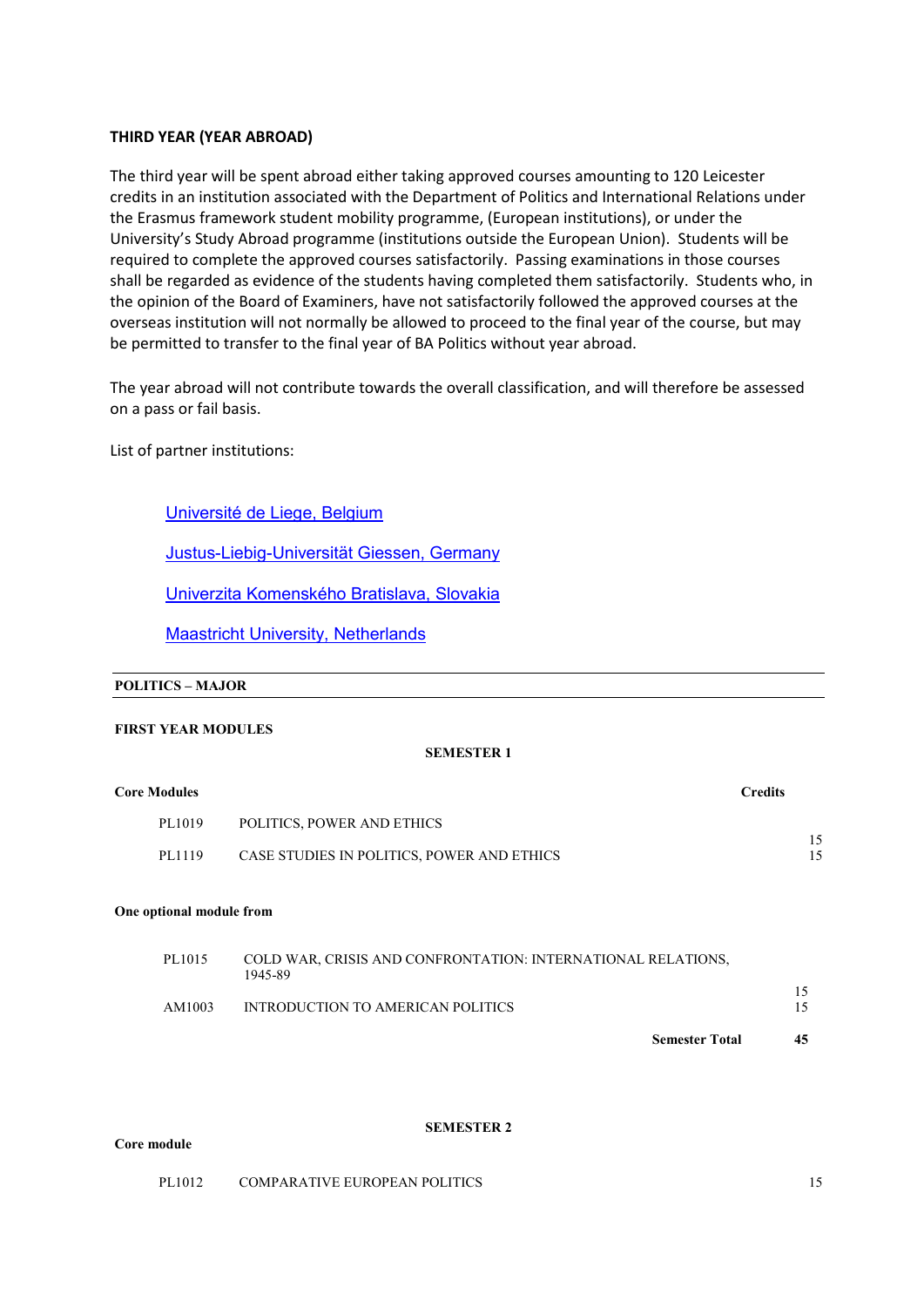| Two optional modules from |                                                                         |                       |    |
|---------------------------|-------------------------------------------------------------------------|-----------------------|----|
| PL1011                    | POLITICAL CONCEPTS                                                      |                       |    |
| PL1016                    | ORDER AND DISORDER: INTERNATIONAL RELATIONS<br>FROM 1989 TO THE PRESENT |                       |    |
| PL1021                    | POWER IN THE WORLD ECONOMY                                              |                       | 15 |
|                           |                                                                         | <b>Semester Total</b> | 45 |
|                           |                                                                         |                       |    |

#### **SECOND YEAR MODULES**

#### **SEMESTER 1**

| <b>Core Modules</b>       |                                                                | <b>Credits</b> |
|---------------------------|----------------------------------------------------------------|----------------|
| PL2094                    | POLITICAL ANALYSIS 1: Understanding Political Science Research | 15             |
| PL2011                    | POLITICAL IDEAS                                                | 15             |
| One optional module from  |                                                                |                |
| PL2019                    | THE MAKING OF CONTEMPORARY US FOREIGN POLICY                   | 15             |
| PL2020                    | POLITICAL PARTIES IN CONTEMPORARY BRITAIN                      | 15             |
| PL2021                    | <b>SEX AND GENDER IN GLOBAL POLITICS</b>                       | 15             |
| PL2028                    | <b>LATIN AMERICAN POLITICS</b>                                 |                |
| PL2029                    | POLITICS OF THE GLOBAL SOUTH                                   | 15             |
|                           | <b>Semester Total</b>                                          | 45             |
|                           | <b>SEMESTER 2</b>                                              |                |
| <b>Core Module</b>        |                                                                | <b>Credits</b> |
| PL2095                    | POLITICAL ANALYSIS 2: Preparing for your Dissertation          | 15             |
| Two optional modules from |                                                                |                |
| PL2016                    | EUROPEAN UNION POLITICS                                        | 15             |
| PL2022                    | <b>FOREIGN POLICY ANALYSIS</b>                                 | 15             |
| PL2024                    | GOVERNING SOCIETIES IN CONFLICT                                | 15             |

**THIRD YEAR MODULES**

**SEMESTER 1**

**Semester Total 45**

| <b>Core Modules</b>     |                                               |                       | <b>Credits</b> |  |
|-------------------------|-----------------------------------------------|-----------------------|----------------|--|
| PL3094                  | <b>DISSERTATION 1</b>                         |                       | 15             |  |
| <b>Optional Modules</b> |                                               |                       |                |  |
|                         | TWO OPTIONS CHOSEN FROM A RANGE OF PL MODULES |                       | 15,15          |  |
|                         |                                               | <b>Semester Total</b> | 45             |  |
| <b>SEMESTER 2</b>       |                                               |                       |                |  |
| <b>Core Modules</b>     |                                               |                       | <b>Credits</b> |  |
| PL3095                  | <b>DISSERTATION 2</b>                         |                       | 30             |  |
| <b>Optional Modules</b> |                                               |                       |                |  |
|                         | ONE OPTION CHOSEN FROM A RANGE OF PL MODULES  |                       | 15             |  |
|                         |                                               | <b>Semester Total</b> | 45             |  |

### **FINAL YEAR OPTIONS**

**SEMESTER 1** PL3060 Feminism PL3071 The American Presidency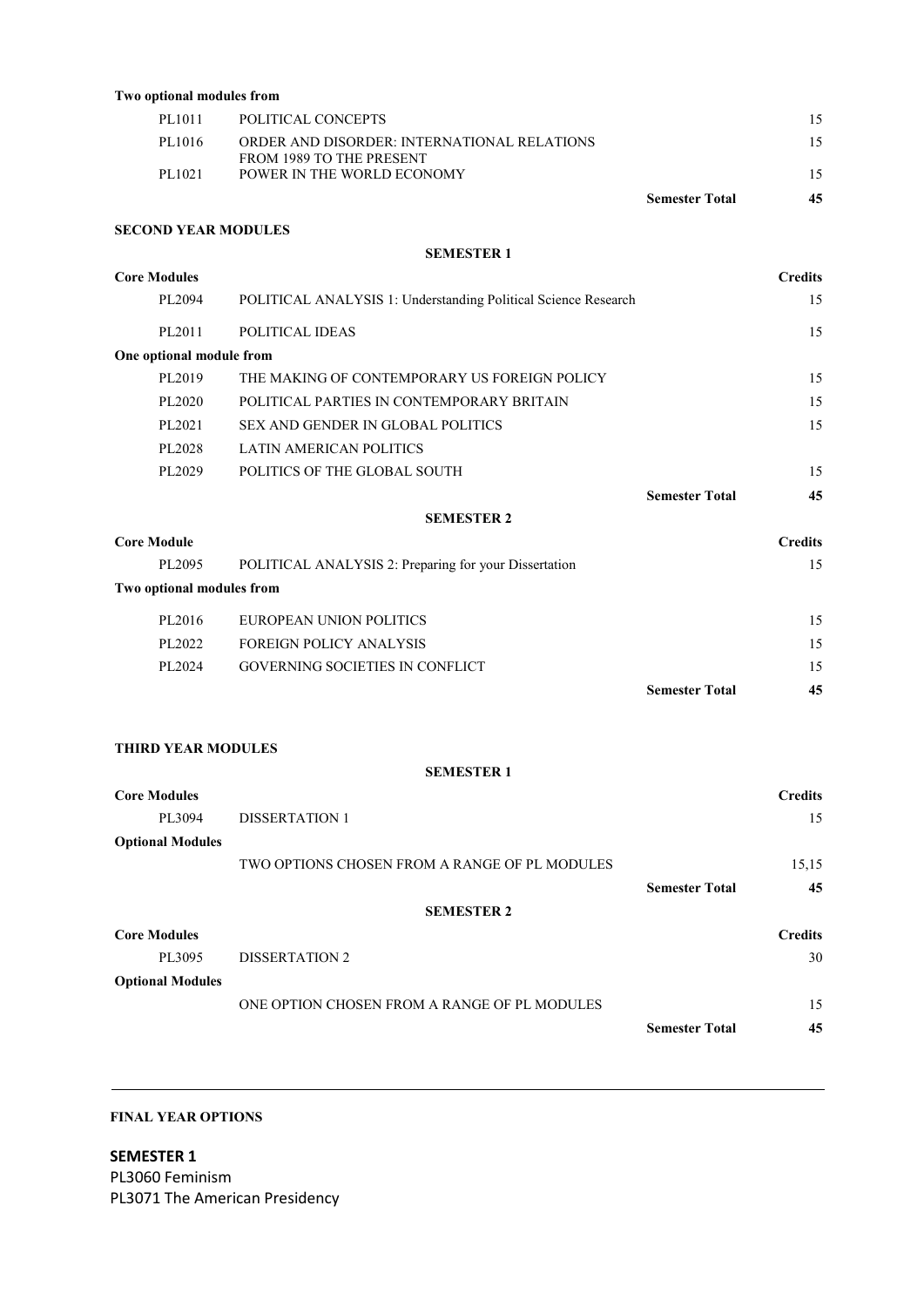PL3103 The Politics of War and Peace: Northern Ireland After 1972 PL3106 Parliamentary Studies PL3107 Brexit and British Politics PL3119 The Politics of Intelligence PL3129 The Politics of Nuclear Weapons PL3137 The Politics of Contemporary British Foreign Policy PL3140 Climate Change: Ethics, Issues, Justice PL3142 Politics of the International Drug Trade PL3143 International Migration in the Age of Securitisation PL3147 Emotions in Conflict and Cooperation PL3148 Comparative Public Opinion

### **Semester 2**

PL3076 Politics and the Environment

PL3098 The Conservatives: Crisis and Recovery

PL3114 American Political Development

- PL3116 The Changing Character of War
- PL3118 Global Justice and Human Rights
- PL3121 The Politics of Slavery
- PL3122 The Political Legacies of Conflict in Northern Ireland
- PL3127 Political Participation in Britain

PL3136 Democracy and EU Membership in Post-Communist Europe

- PL3144 Politics and War in Outer Space
- PL3145 Gender, Race and War
- PL3149 Strategy and International Security

#### **POLITICS - MINOR**

| <b>FIRST YEAR MODULES (2018-19)</b> |                                           |                       |                |  |
|-------------------------------------|-------------------------------------------|-----------------------|----------------|--|
|                                     | <b>SEMESTER 1</b>                         |                       |                |  |
| Core module                         |                                           |                       | <b>Credits</b> |  |
| PL1019                              | POLITICS, POWER AND ETHICS                |                       | 15             |  |
|                                     |                                           | <b>Semester Total</b> | 15             |  |
|                                     | <b>SEMESTER 2</b>                         |                       |                |  |
| Core module                         |                                           |                       | <b>Credits</b> |  |
| PL1012                              | <b>COMPARATIVE EUROPEAN POLITICS</b>      |                       | 15             |  |
|                                     |                                           | <b>Semester Total</b> | 15             |  |
| <b>SECOND YEAR MODULES</b>          |                                           |                       |                |  |
|                                     | <b>SEMESTER 1</b>                         |                       | <b>Credits</b> |  |
| Core module                         |                                           |                       |                |  |
| PL2020                              | POLITICAL PARTIES IN CONTEMPORARY BRITAIN |                       | 15             |  |
|                                     |                                           |                       |                |  |
|                                     |                                           | <b>Semester Total</b> | 15             |  |
| <b>SEMESTER 2</b>                   |                                           |                       |                |  |